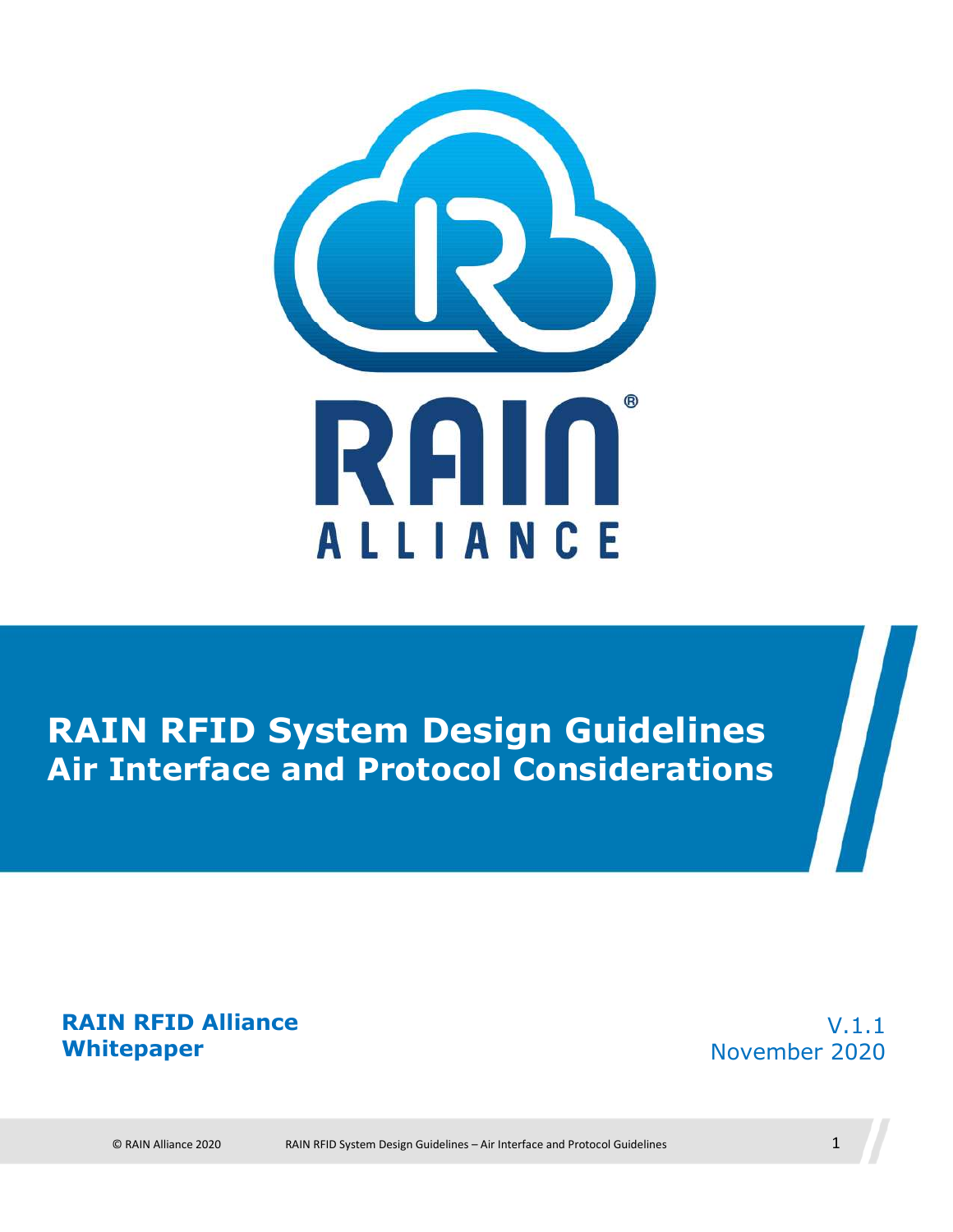#### **Table of Contents**

| 1              |                  |                                                                                        |  |
|----------------|------------------|----------------------------------------------------------------------------------------|--|
| $\overline{2}$ |                  |                                                                                        |  |
|                | 2.1              |                                                                                        |  |
|                | 2.2              |                                                                                        |  |
|                | 2.3              |                                                                                        |  |
|                |                  |                                                                                        |  |
|                | 2.4              |                                                                                        |  |
|                | 2.5              |                                                                                        |  |
|                | 2.5.1<br>2.5.2   |                                                                                        |  |
|                | 2.5.3            |                                                                                        |  |
|                | 2.5.4            |                                                                                        |  |
|                | 2.5.5            |                                                                                        |  |
|                | 2.5.6            |                                                                                        |  |
|                | 2.5.7            |                                                                                        |  |
|                | 2.5.8            |                                                                                        |  |
| $\mathbf{3}$   |                  |                                                                                        |  |
|                | 3.1              |                                                                                        |  |
|                | 3.1.1            |                                                                                        |  |
|                | 3.1.2            |                                                                                        |  |
|                | 3.1.3            |                                                                                        |  |
|                | 3.1.4            |                                                                                        |  |
|                | 3.1.5            |                                                                                        |  |
|                |                  |                                                                                        |  |
|                | 3.2 <sub>1</sub> |                                                                                        |  |
|                | 3.2.1            |                                                                                        |  |
|                | 3.2.2            |                                                                                        |  |
|                | 3.3              |                                                                                        |  |
|                |                  | Example $#1$ . Typical inventory session in which the reader assumes all tags<br>3.3.1 |  |
|                |                  |                                                                                        |  |
|                | 3.3.2            | Example #2. Typical inventory session in which the reader assumes nothing              |  |
|                |                  |                                                                                        |  |
|                | 3.4              |                                                                                        |  |
| 4              |                  |                                                                                        |  |
|                | 4.1              |                                                                                        |  |
|                | 4.2              |                                                                                        |  |
|                |                  |                                                                                        |  |
|                |                  |                                                                                        |  |
|                | 4.3              |                                                                                        |  |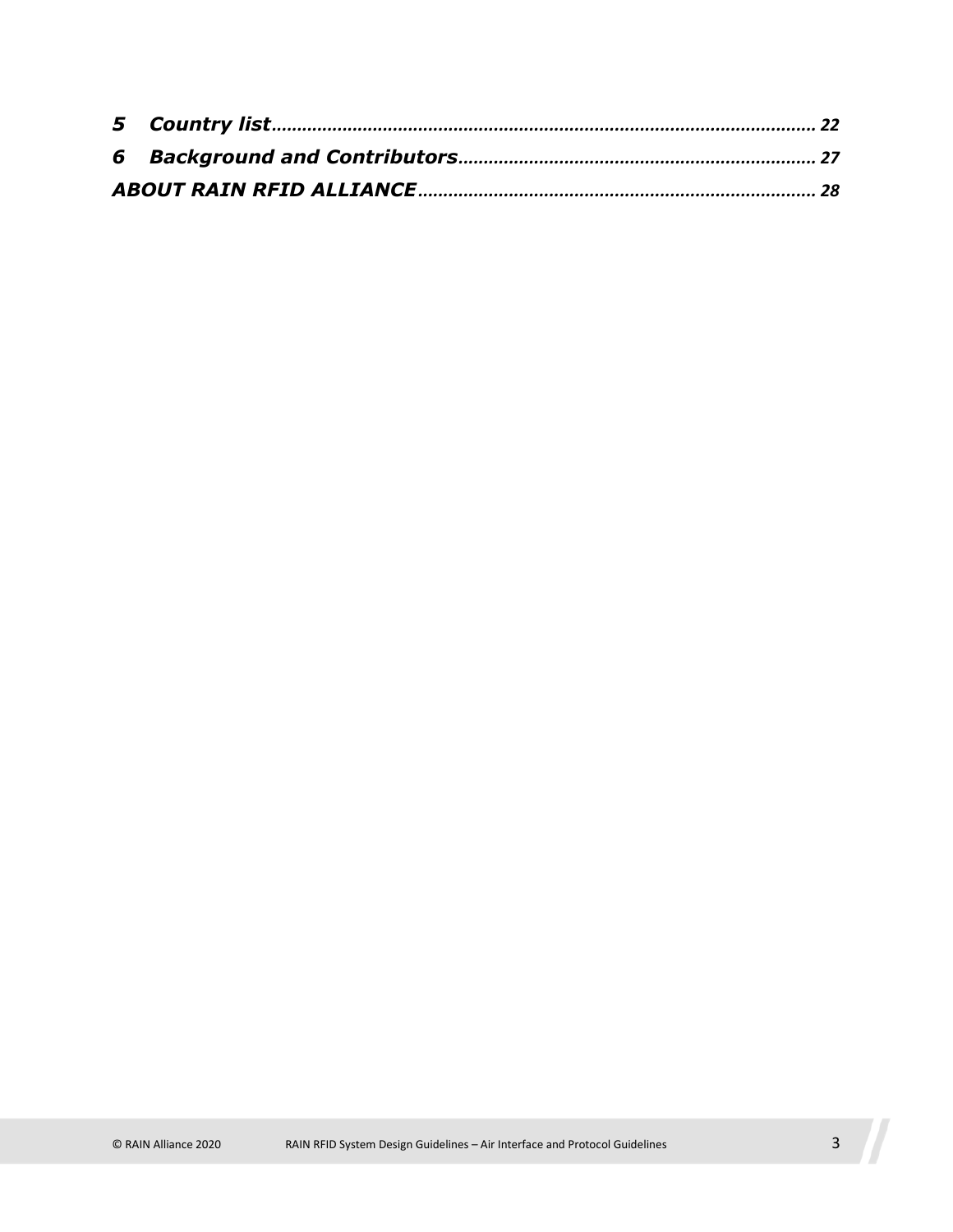## <span id="page-3-0"></span>**1 Introduction**

A RAIN RFID system consists of items, tags, readers, software, and a network. Deployments have many moving parts but the technology, standards, and business eco-system have all evolved to such a level of maturity that successful deployments are routine around the world.

This system design guideline addresses various items that should get special attention when deploying a RAIN RFID system.



**Figure 1: RAIN RFID System Overview** 

## <span id="page-3-1"></span>**2 Regulatory settings**

### <span id="page-3-2"></span>**2.1 Introduction**

The regulatory settings for RAIN RFID are different throughout the world. Furthermore, different radio regulations in the world require different settings on the RAIN RFID air interface.

This clause defines codes for recommended settings in particular countries. In general it is intended to have the number of codes as low as possible.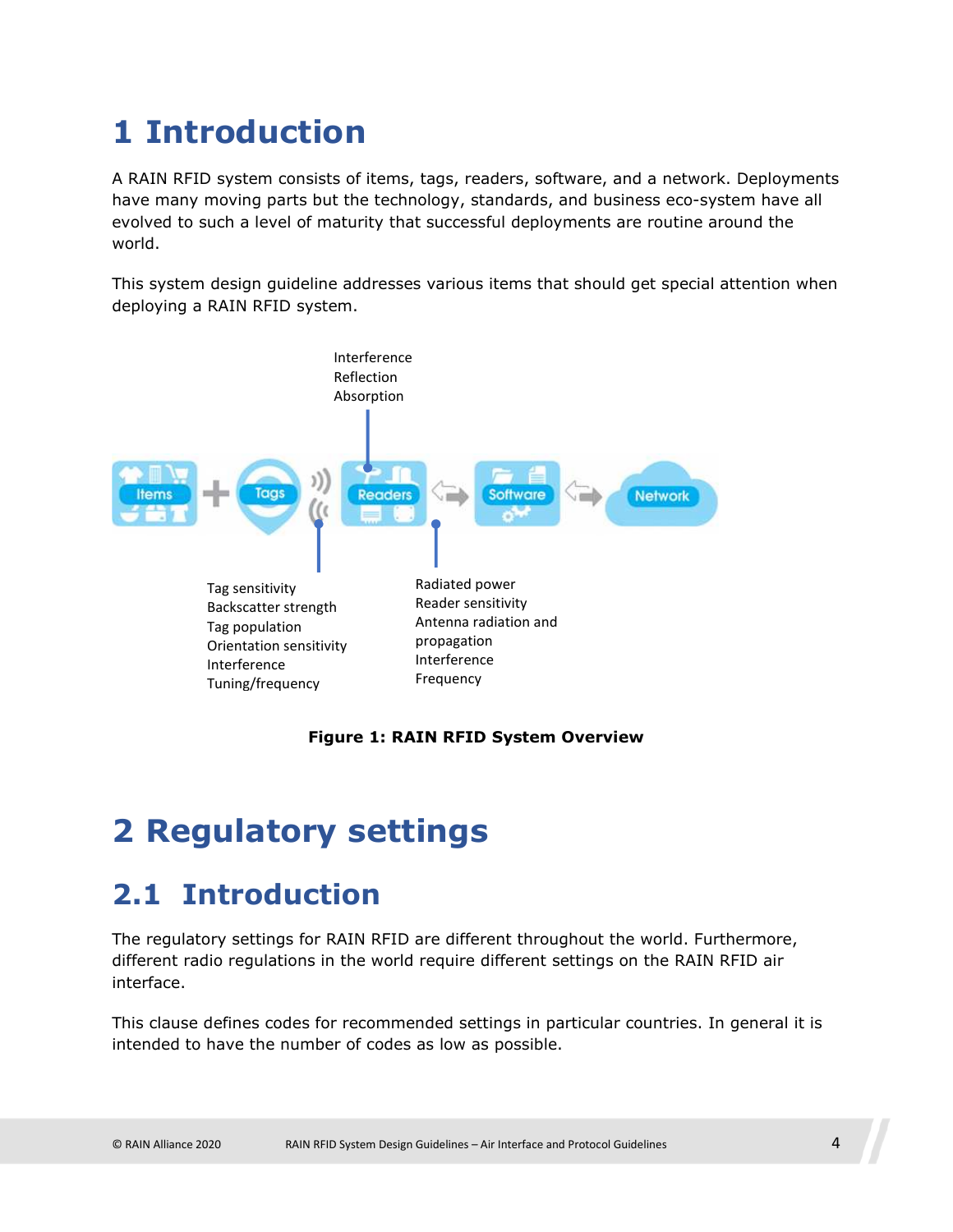## <span id="page-4-0"></span>**2.2 Overview**

Clause [2.3](#page-4-3) introduces the country list. Clause [2.4](#page-4-2) defines the essential radio frequency setting, the details are then described in clause [2.5.](#page-6-0)

## <span id="page-4-3"></span><span id="page-4-1"></span>**2.3 Country list**

[Table 5](#page-22-0) in clause [5](#page-21-0) lists the specific codes that must be applied for the various countries. The country abbreviation consists of a 2-letter country ISO 3166-1 alpha-2 code.

The code for the essential radio frequency regulations settings consists of the 2-letter country code, a digit representing the frequency range and a letter to distinguish the available options.

For countries that are not listed there is no RAIN RFID recommendation available yet. Country codes may be added in a future edition of this document.

Requests for extensions shall be addressed to RAIN RFID at [technical@rainrfid.org.](mailto:technical@rainrfid.org)

Additional information is also provided by GS1 under [https://www.gs1.org/sites/default/files/docs/epc/uhf\\_regulations.pdf.](https://www.gs1.org/sites/default/files/docs/epc/uhf_regulations.pdf)

## <span id="page-4-2"></span>**2.4 Essential radio frequency regulations settings**

[Table 1 defines recommended RAIN RFID settings for UHF RFID regulations in various](#page-5-0)  [regions and countries, as developed by the RAIN Alliance. The Table 1 headers are](#page-6-3)  described in detail in Table 2. The intention of RAIN is to keep the number of different codes as small as possible. For that reason, as far as possible, European countries refer to EU, or [American countries to US, if possible. Country code abbreviations are based on ISO 3166-1](#page-4-4)  alpha-2 codes<sup>1</sup>.

**IMPORTANT NOTE: These tables are guidelines. Current local Regulations must be checked before enabling the RAIN Reader. Please inform the RAIN Alliance of inaccuracies and/or oversights.** 

<span id="page-4-4"></span><sup>&</sup>lt;sup>1</sup> See https://en.wikipedia.org/wiki/ISO 3166-1 alpha-2#QM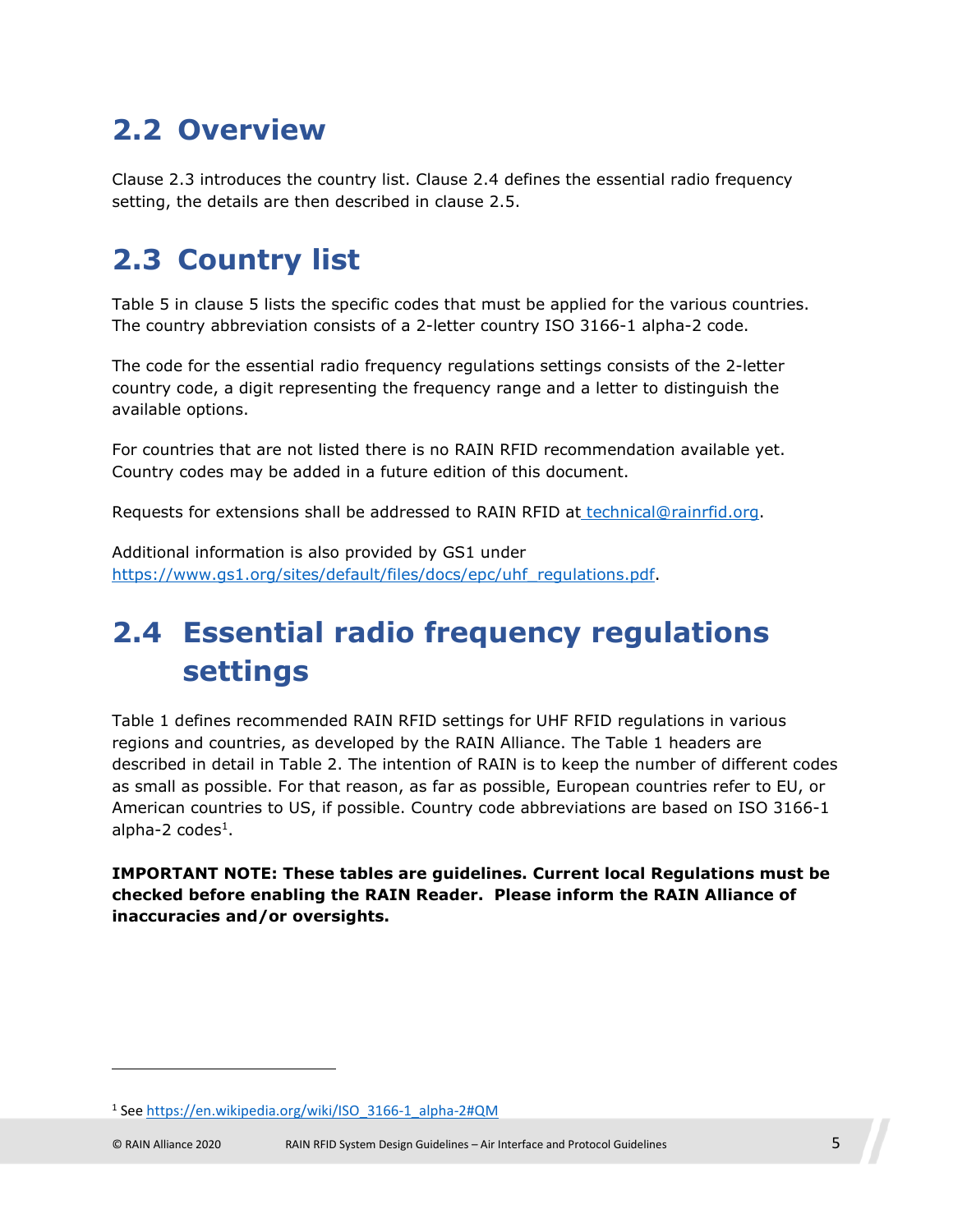| <b>CODE</b> | TX-BW / kHz                                                                                    | $TX-SP$ /<br>kHz                  | BLF /<br>kHz | <b>DRM</b>      | <b>CH-USE</b> | <b>REMARK</b>                                                                                             |
|-------------|------------------------------------------------------------------------------------------------|-----------------------------------|--------------|-----------------|---------------|-----------------------------------------------------------------------------------------------------------|
| EU8A        | 200                                                                                            | 600                               | 320          | Yes,<br>$M = 4$ | <b>AFA</b>    | Max. 2 W<br>erp                                                                                           |
| EU9B        | 400                                                                                            | 1200                              | 640          | Yes,<br>$M = 4$ | <b>AFA</b>    | Max. 4 W<br>erp                                                                                           |
| US9A        | 250<br>(500 channel<br>width)                                                                  | 500                               | 256          | Yes,<br>$M = 4$ | <b>FHSS</b>   | Max. 4<br>Weirp                                                                                           |
| CN9A        | 250                                                                                            | 500<br>(250 would<br>be possible) | 256          | Yes,<br>$M = 4$ | <b>FHSS</b>   | Max. 4<br>Weirp                                                                                           |
| JP9A        | 200                                                                                            | 1200                              | 320          | Yes,<br>$M = 4$ | <b>NCS</b>    | Max. 1W<br>conducted<br>$+ 6$ dBi<br>antenna,<br>Licensed                                                 |
| JP9B        | 200<br>(Note: 200 to<br>600 are<br>allowed, but<br>not supported<br>by this code) <sup>2</sup> | 1200 / 200                        | 320          | Yes,<br>$M = 4$ | <b>CS</b>     | Max. 1W<br>conducted<br>$+ 6$ dBi<br>antenna,<br>Registered                                               |
| JP9C        | 200<br>(Note: 200 to<br>1000 are<br>allowed, but<br>not supported<br>by this code) $3$         | 200                               | 320          | Yes,<br>$M = 4$ | CS            | Max.<br>250mW<br>conducted<br>$+3$ dBi<br>antenna,<br>free of<br>license and<br>registration <sup>4</sup> |
| KR9A        | 200                                                                                            | 600                               | 320          | Yes,<br>$M = 4$ | <b>FHSS</b>   | Max. 4<br>Weirp                                                                                           |
| KR9B        | 200                                                                                            | 600                               | 320          | Yes,<br>$M = 4$ | CS            | Max. 4<br>Weirp                                                                                           |

<span id="page-5-0"></span>**Table 1: CODE overview for radio frequency regulations settings** 

<span id="page-5-2"></span><span id="page-5-1"></span> $2$  For other TX BW values new codes may be developed, if there is a market need

<span id="page-5-3"></span><sup>&</sup>lt;sup>3</sup> For other TX BW values new codes may be developed, if there is a market need

<sup>&</sup>lt;sup>4</sup> However, when EIRP (Equivalent Isotropically Radiated Power) is less than the value of 3dBi plus 250mW of antenna power, you may fill in the gap with the antenna gain.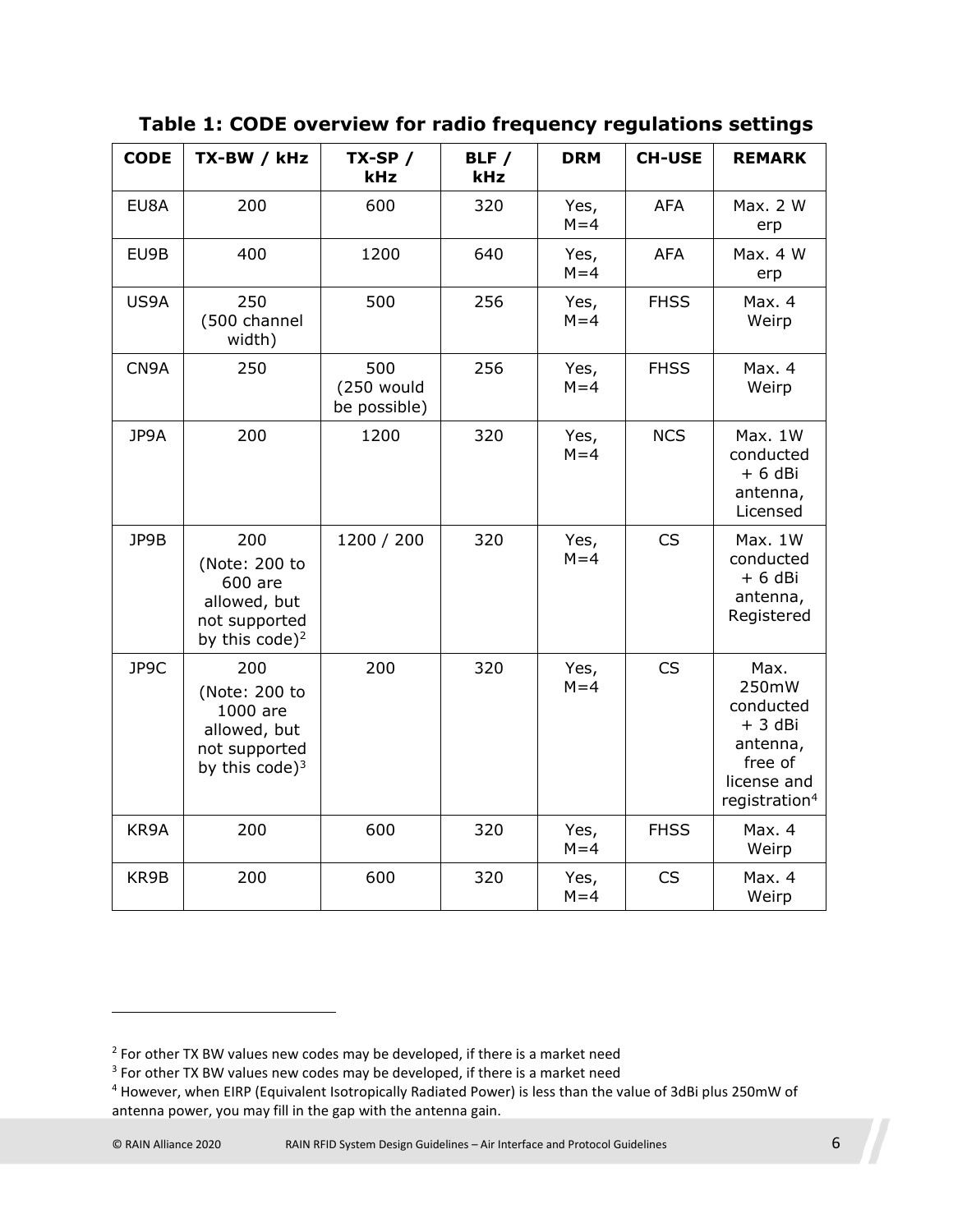| <b>PARAMETER</b> | <b>DESCRIPTION</b>                                                                                                                                                                   |  |  |  |  |
|------------------|--------------------------------------------------------------------------------------------------------------------------------------------------------------------------------------|--|--|--|--|
| <b>CODE</b>      | Country code according ISO 3166-1 alpha-2 codes, followed by<br>frequency band (8 for 800 MHz and 9 for 900 MHz), followed by<br>frequency plan numbering (A, B, C, )                |  |  |  |  |
| TX-BW / kHz      | Maximum transmit (TX) bandwidth (BW) to be used. Bandwidth<br>definitions may be different depending on the country or region. Refer to<br>regulations and documents                 |  |  |  |  |
| TX-SP / kHz      | Channel spacing between two transmit (TX) channels. Use the value<br>defined through regulations, or if not defined by regulations, use the<br>values in Table 1 for this parameter. |  |  |  |  |
| BLF / kHz        | BLF as defined in GS1 EPC Gen2 <sup>5</sup> and ISO/IEC 18000-63 <sup>6</sup>                                                                                                        |  |  |  |  |
| <b>DRM</b>       | Defines whether DRM (Dense Reader Mode) shall be applied and what M<br>according Gen2/ISO shall be used                                                                              |  |  |  |  |
| CH-USE           | Channel use principle with the following abbreviations:                                                                                                                              |  |  |  |  |
|                  | AA<br>Adaptive Frequency Agile                                                                                                                                                       |  |  |  |  |
|                  | FHSS Frequency Hoping Spread Spectrum                                                                                                                                                |  |  |  |  |
|                  | CS<br>Carrier Sense (or LbT - Listen before Talk)                                                                                                                                    |  |  |  |  |
|                  | <b>NCS</b><br>Non-Carrier Sense                                                                                                                                                      |  |  |  |  |

#### <span id="page-6-3"></span>**Table 2: Parameter description**

### <span id="page-6-0"></span>**2.5 Detailed descriptions of the codes in [Table 1](#page-5-0)**

#### <span id="page-6-1"></span>**2.5.1 EU8A**

This setting is based on CEPT REC 70-03 and EN 302 208 for 865-868 MHz.

### <span id="page-6-2"></span>**2.5.2 EU9A**

This setting is based on CEPT REC 70-03 and EN 302 208 for 915-921 MHz with 3 transmit channels at 916.3 MHz, 917.5 MHz, and 918.7 MHz.

<span id="page-6-4"></span><sup>&</sup>lt;sup>5</sup> GS1 EPC ... EPC™ Radio-Frequency Identity Protocols Generation-2 UHF RFID Standard Specification for RFID Air Interface Protocol for Communications at 860 MHz – 960 MHz

<span id="page-6-5"></span><sup>6</sup> ISO/IEC 18000-63 … Information technology — Radio frequency identification for item management — Part 63: Parameters for air interface communications at 860 MHz to 960 MHz Type C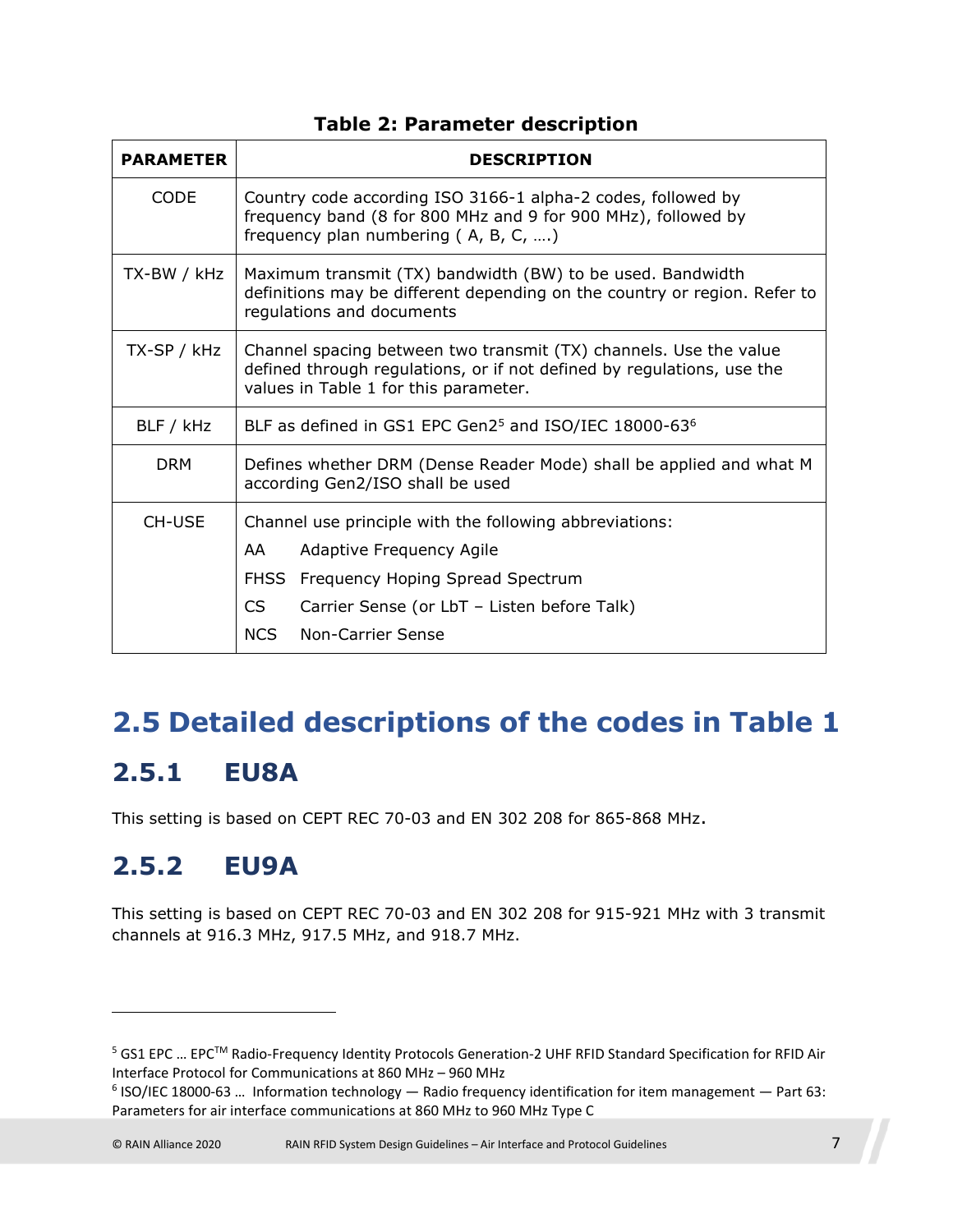#### <span id="page-7-0"></span>**2.5.3 EU9B**

This setting is based on CEPT REC 70-03 and EN 302 208 for 915-921 MHz with 4 transmit channels at 916.3 MHz, 917.5 MHz, 918.7 MHz, and 919.9 MHz.

#### <span id="page-7-1"></span>**2.5.4 US9A**

This setting is based on FCC 15.247 (FCC 47CFR15.247).

Canadian Regulations are managed by Industry Canada (ISED: Innovation, Science and Economic Development). The related standard is RSS-210.

The codes for USA and Canada are the same, as the settings are equal and only the legal documents defining it are different but have the same applicable content.

#### <span id="page-7-2"></span>**2.5.5 CN9A**

This setting is based on the current regulations for the 920-925 MHz band.

#### <span id="page-7-3"></span>**2.5.6 JP9A**

ARIB STD-T106/107 applies. This band is 1 W licensed.

If the conducted power is less than 1 W, then the antenna gain may be more than 6 dBi to compensate for this.

#### <span id="page-7-4"></span>**2.5.7 JP9B**

ARIB STD-T106/107 applies. This band is 1 W registered.

If the conducted power is less than 1 W, then the antenna gain may be more than 6 dBi to compensate for this.

1200 kHz channel spacing applies for the lower channels, while 200 kHz spacing applies for channels 23 and above.

#### <span id="page-7-5"></span>**2.5.8 JP9C**

ARIB STD-T106/107 applies. This band is 250 mW.

If the conducted power is less than 250 mW, then the antenna gain may be more than 3 dBi to compensate for this.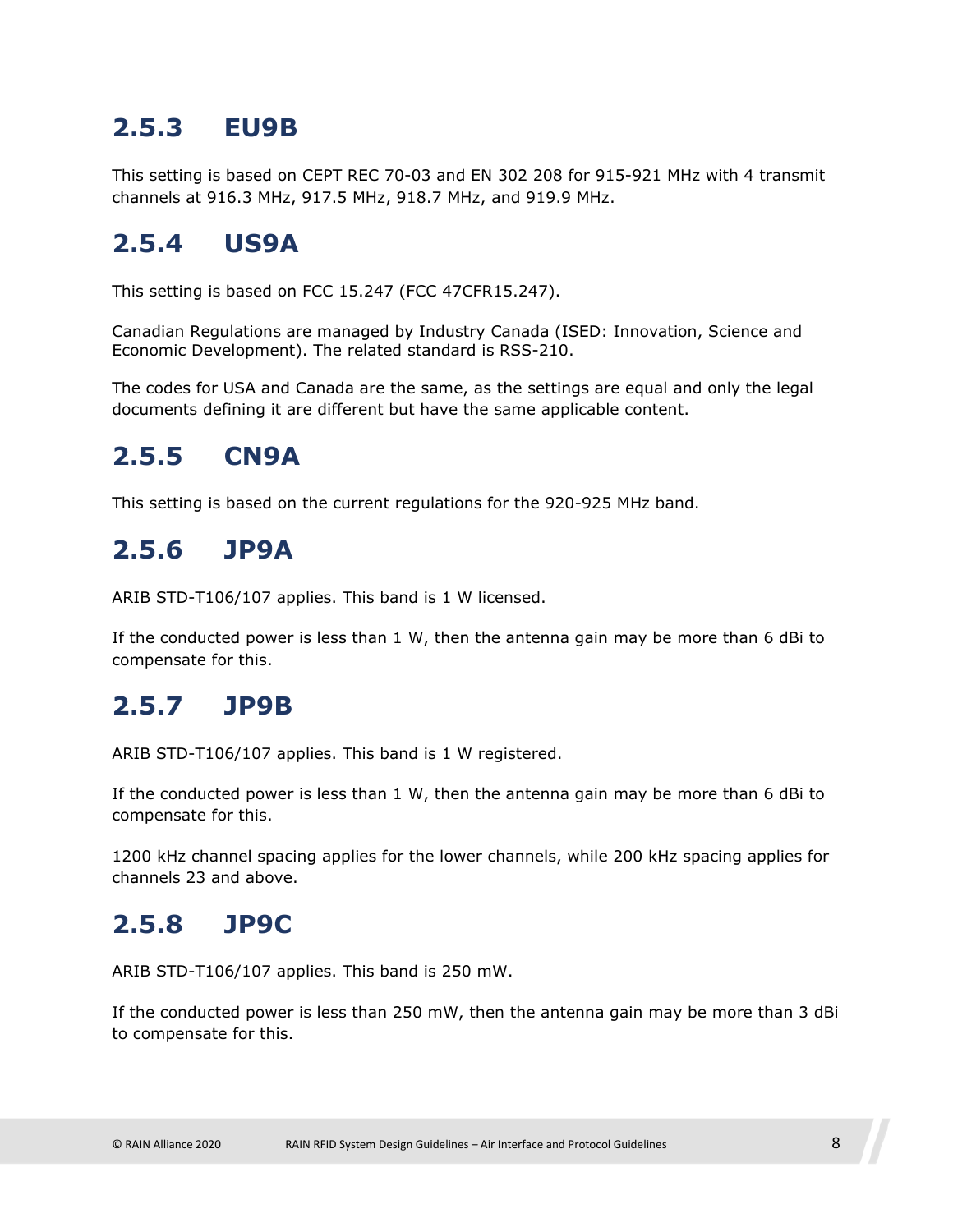## <span id="page-8-0"></span>**3 Protocol considerations**

## <span id="page-8-1"></span>**3.1 Session flags**

#### <span id="page-8-2"></span>**3.1.1 Overview**

The RAIN RFID protocol supports five session flags, which have three different characteristics and the selection of the session flags for an application depends on:

- session persistence values,
- number of tags in system, and
- reader's throughput (tag reads per second),

Details on the session flag characteristics are shown in [Table 3](#page-8-3).

| <b>FLAG</b>    | <b>PERSISTENCE</b><br><b>TIME</b>             | <b>PASSIVE TAG</b><br><b>BEHAVIOUR</b><br><b>ENERGIZED</b><br><b>AND BAP<sup>7</sup> TAG</b><br><b>BEHAVIOUR ABOVE</b><br><b>SENSITIVITY</b><br><b>THRESHOLD</b> | <b>PASSIVE TAG</b><br><b>BEHAVIOUR</b><br><b>NOT</b><br><b>ENERGIZED</b> | <b>BAP TAG</b><br><b>BEHAVIOUR</b><br><b>BELOW</b><br><b>SENSITIVITY</b><br><b>THRESHOLD</b>                        |
|----------------|-----------------------------------------------|------------------------------------------------------------------------------------------------------------------------------------------------------------------|--------------------------------------------------------------------------|---------------------------------------------------------------------------------------------------------------------|
| S <sub>0</sub> | No persistence                                | Value remains forever                                                                                                                                            | Cleared<br>immediately with<br>tag power loss                            | Cleared when RF<br>remains below<br>sensitivity threshold<br>and exceeds the RF<br>fade control time<br>for the tag |
| S <sub>1</sub> | Persistence time<br>from $0.5 - 5$<br>seconds | Value remains for 0.5<br>- 5 seconds after it<br>was set                                                                                                         | Same behaviour<br>as when<br>energized                                   | Same behaviour as<br>when energized                                                                                 |
| S2, S3,<br>SL  | Persistence time<br>$of > 2$ seconds          | Value remains forever                                                                                                                                            | Cleared at the<br>earliest 2 seconds                                     | Cleared earliest 2<br>seconds after RF<br>remains below<br>sensitivity threshold<br>and exceeds the RF              |

#### <span id="page-8-3"></span>**Table 3: Session flags**

<span id="page-8-4"></span><sup>7</sup> Battery Assisted Passive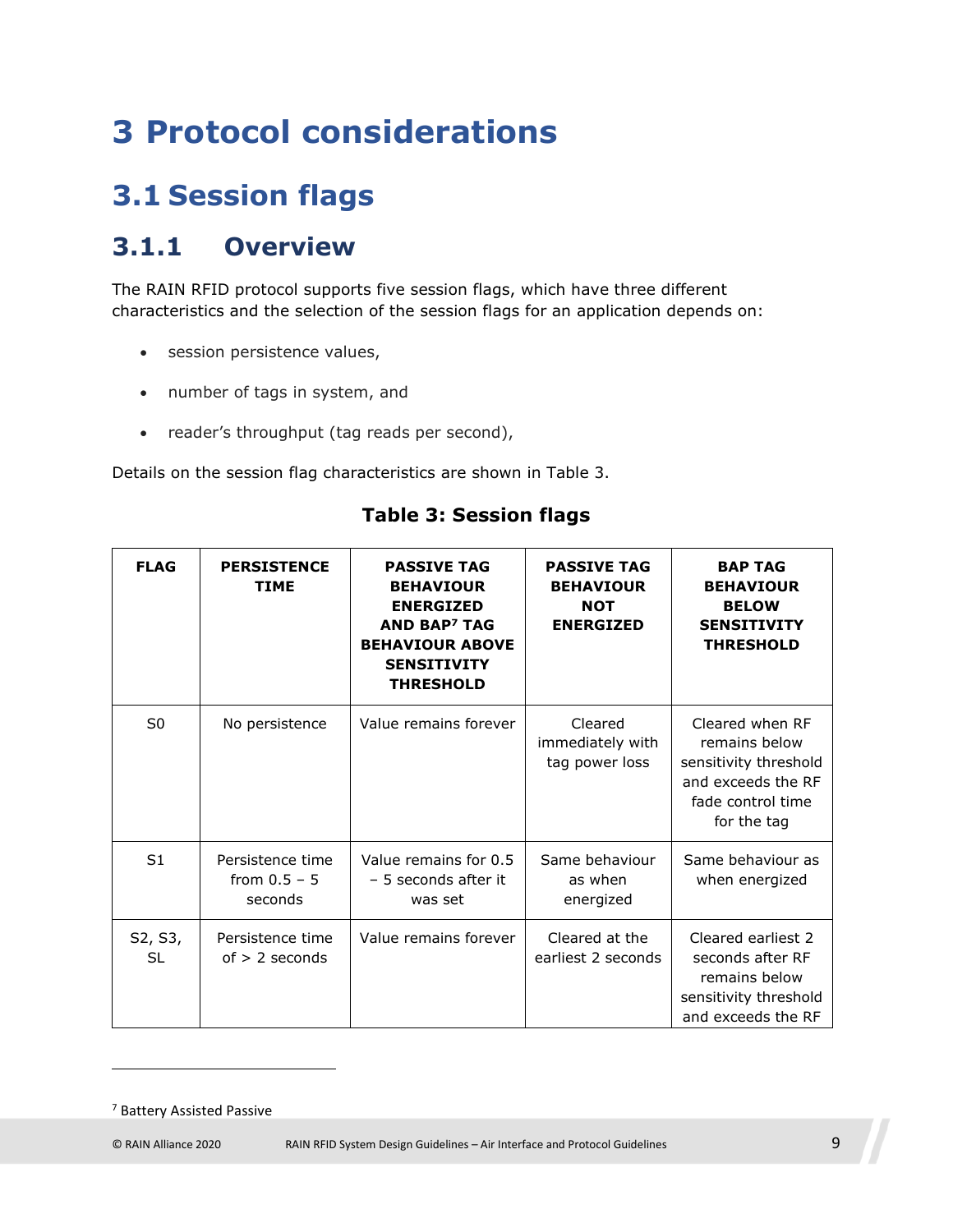| <b>FLAG</b> | <b>PERSISTENCE</b><br><b>TIME</b> | <b>PASSIVE TAG</b><br><b>BEHAVIOUR</b><br><b>ENERGIZED</b><br><b>AND BAP<sup>7</sup> TAG</b><br><b>BEHAVIOUR ABOVE</b><br><b>SENSITIVITY</b><br><b>THRESHOLD</b> | <b>PASSIVE TAG</b><br><b>BEHAVIOUR</b><br><b>NOT</b><br><b>ENERGIZED</b> | <b>BAP TAG</b><br><b>BEHAVIOUR</b><br><b>BELOW</b><br><b>SENSITIVITY</b><br><b>THRESHOLD</b> |
|-------------|-----------------------------------|------------------------------------------------------------------------------------------------------------------------------------------------------------------|--------------------------------------------------------------------------|----------------------------------------------------------------------------------------------|
|             |                                   |                                                                                                                                                                  | after tag power<br>loss <sup>8</sup>                                     | fade control time<br>for the tag                                                             |

To some extent the maximum regulatory dwell time plays a role, but even without this dwell time limit, the reader must disable RF power to switch antennas or frequency channels. In a large, static tag population the reader will always need to switch antennas or channels to provide spatial or frequency diversity in order to energize/read all tags.

#### <span id="page-9-0"></span>**3.1.2 Session flag S0**

If the number of tags is small, so that all illuminated tags can be read prior to the maximum dwell regulatory dwell time, then session S0 would normally work fine.

EXAMPLE: Approximately 20 tags in read zone, 100 tags per second throughput, then "number of tags / throughput" = 200 ms (milliseconds), which is less than the FCC part 15 max dwell time of 400 ms. All tags can be read in one dwell period, which is important since as soon as the reader hops frequency, any tags singulated from  $SO = A$  to B will be reset back to A when the RF energy goes away for the ho[p.](#page-9-2) These tags will now participate in the next  $SO = A$  singulation round since they reset to A.<sup>9</sup>

COUNTER EXAMPLE: If there are 50 tags under the same conditions as above, then the reader cannot singulate all of them prior to the frequency hop. All tags reset on the hop. Thus, it is not possible to get reliable performance using S0 under FCC part 15 in these conditions. A faster reader or a longer persistence session would be required. However, S0 can be used when supporting ETSI EN 302208 as this standard allows the channel use for 4 seconds dwell time.

<span id="page-9-1"></span><sup>&</sup>lt;sup>8</sup> The minimum persistence time for a certain temperature range is defined in ISO/IEC 18000-63. The actual persistence time depends on various parameters as e.g. the available RF power and certainly the temperature, where the minimum type is typically met for the upper temperature range, while it is significantly higher for room temperature and can get very long for freezing temperatures. This variation is not defined in the standard, but tag type dependent.

<span id="page-9-2"></span><sup>&</sup>lt;sup>9</sup> This example does typically not apply for BAP tags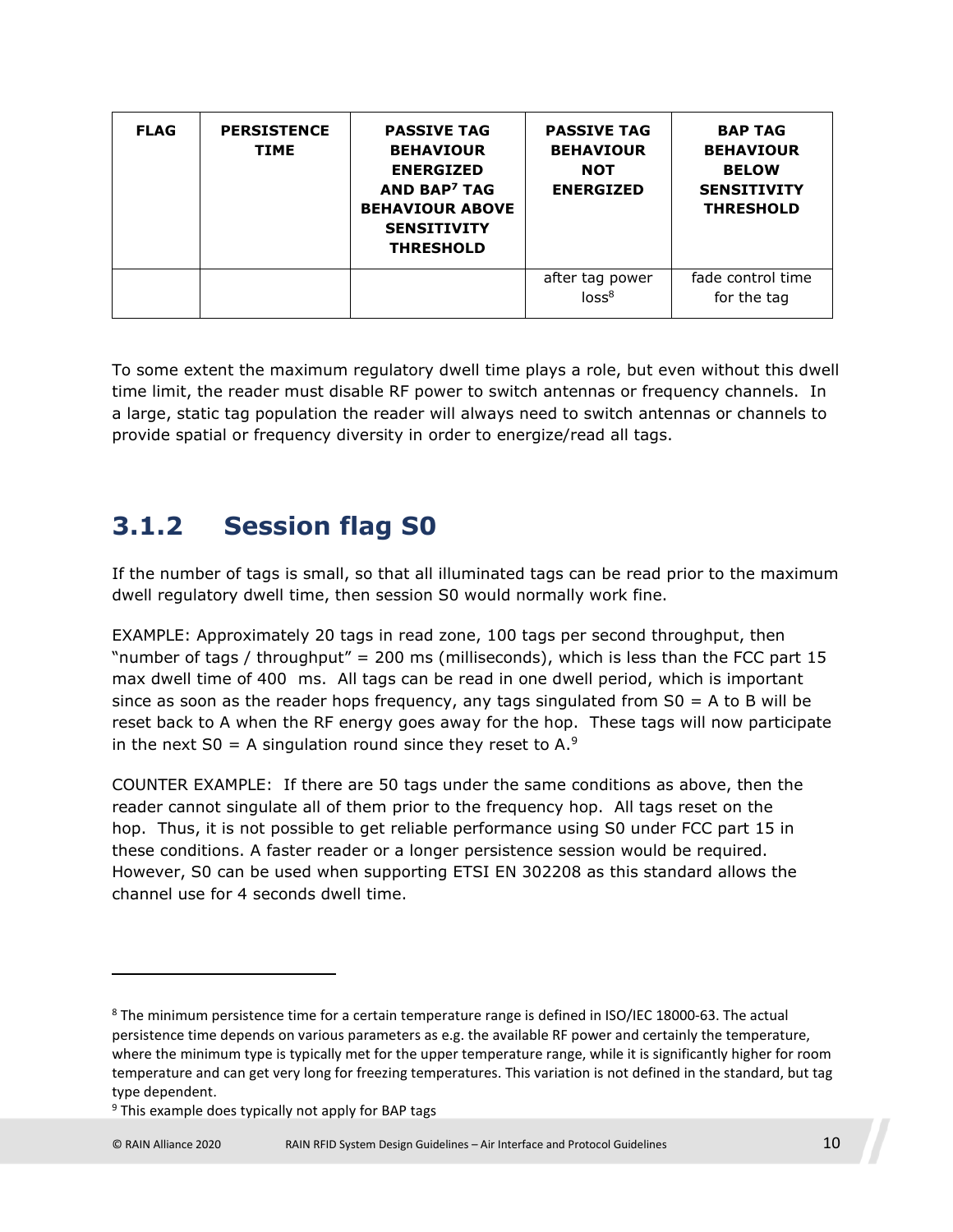Session S0 is particularly useful with small populations of fast-moving tags. For example, in conveyor systems or vehicle tolling. The "guarantee" that S0 will reset to A when deenergized is used [to](#page-10-2) advantage to be able to reliably read tags entering the system from a powered off state.<sup>10</sup>

#### <span id="page-10-0"></span>**3.1.3 Session S1**

If the number of tags is larger, so that all illuminated tags cannot be read prior to the maximum antenna RF dwell time, then session S0 will not be reliable and the reader must use one of sessions S1 through S3. These session flags maintain their state across brief periods of no RF energy. Session S1 is unique in that this flag will always return to the A state even with RF power on, with the persistence time as stated above. This can be used to advantage when the reader is able to reliably singulate all tags in the read zone from A to B state in less than 500 ms, the minimum S1 persistence time. Thus, the reader can continually singulate from A to B in session S1, knowing that no tags will return to the A state within 0.5 seconds. Again, this depends of the tag volume and reader throughput. On the other hand, the reader could use  $A \rightarrow B \rightarrow A$  singulation to get faster read rates, when the reader is able to reliably singulate all tags in the read zone from A -> B -> A in less than 500 m. However, if the tag volume divided by reader throughput is greater than 0.5 seconds, then the reader must use session S2 or S3 for reliability.

#### <span id="page-10-1"></span>**3.1.4 Session S2 and S3**

When there is a larger number of tags than cannot be read reliably within 0.5 seconds, then the "infinite persistence" sessions S2 or S3 must be used.

Which one to use? There may be some advantage in multi-reader deployments to use a "cellular" approach to the sessions, e.g., use session S2 on one reader, then session S3 on the adjacent reader, etc., alternating between the two sessions to provide as much separation as possible between any two readers using the same session. This is because, once a tag joins an inventory round by hearing a matching *Query*, that tag will ignore spuriously heard *QueryRep* and *QueryAdjust* commands.

Once inventoried, getting this large set of tags back from B to A state in session S2 or S3 can be done by inventorying them B -> A, or through select commands. Waiting for the persistence to expire is not a good approach typically, since depending on the temperature and the tag silicon, it can take a very long time for the persistence of S2 and S3 to expire. While the minimum is 2 seconds, the actual value at room temperature can be above 1 minute and even much longer for low temperatures. In general, S2 and S3 might never be

<span id="page-10-2"></span> $10$  This counter-example does typically not apply for BAP tags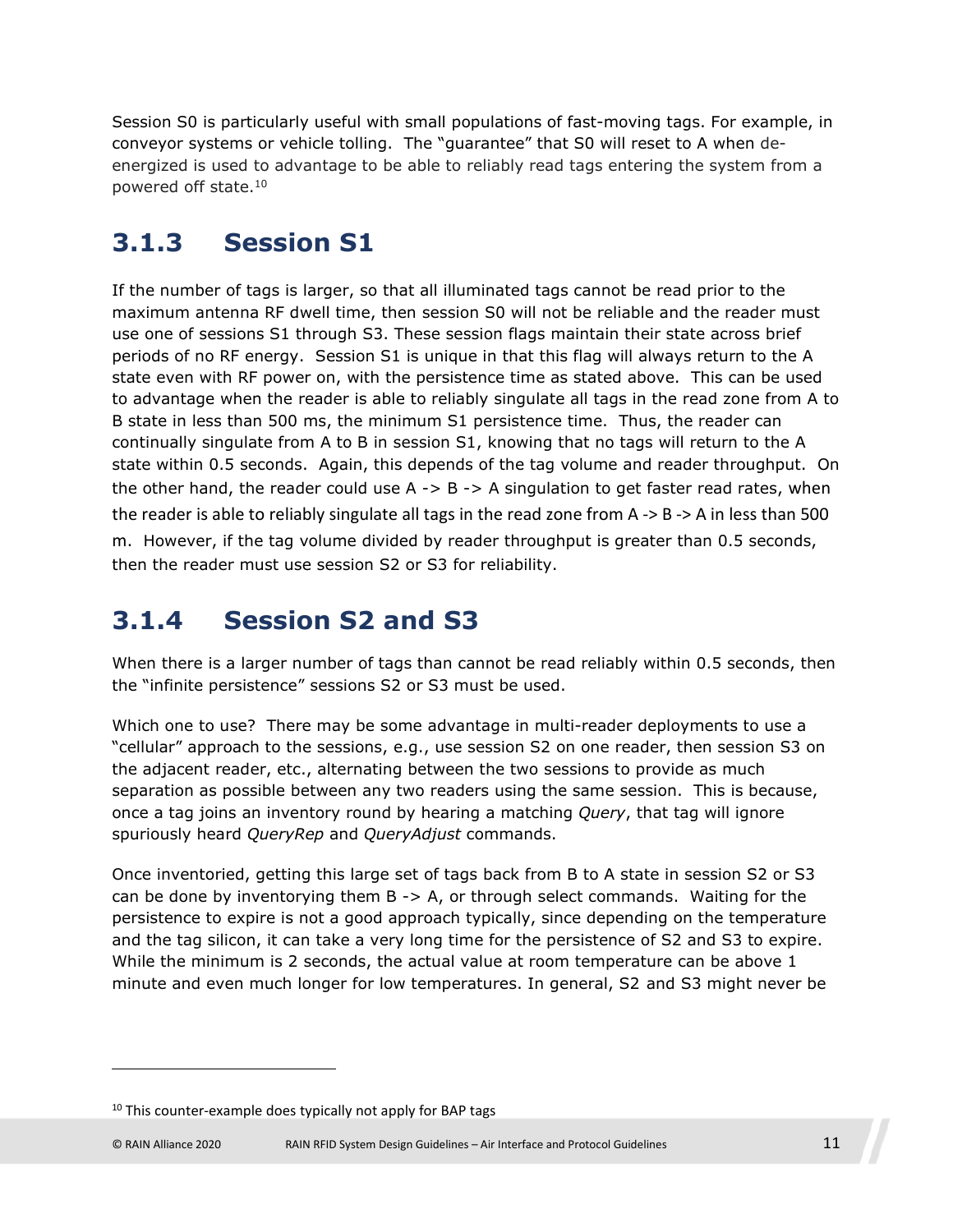assumed to be reset, when arriving in an RFID application. Power harvested from cell towers, cell phones might have provided enough power to keep S2 and S3 alive.

#### <span id="page-11-0"></span>**3.1.5 Session SL**

The timing behaviour of flag SL is the same as S2 and S3. It may be used to select or unselect tags before starting a Query round. The use of the Select command is a requirement to isolate from other RFID tags. For example, for baggage sorting you should only focus on baggage tag and ignore the garment tags inside the suitcase. For that reason, a select on the AFI value C1 might make sense. As tags that miss the select commands due to e.g. RF disturbance would be lost, it is more appropriate to not select the tags that are not intended. So, tags missing the select or late arrivals could then be considered for the Query round instead of missing them. They would then be filtered on a higher level.

#### **Example:**

This example described how the use of the SL should be used as described above, only showing the relevant command parameters:

Select on AFI <> C1

```
Select (Target=100 [SL], Action=100, MemBank=01 [UII], EBV=00011000 [18h], 
Mask=00110001 [C1h], Truncate=0)
```
#### Query on SL==0

Query (Sel=10)

#### **Table 4: RAIN air interface protocol**

|  |  |  | Table $6.32 -$ Query command |
|--|--|--|------------------------------|
|--|--|--|------------------------------|

<span id="page-11-1"></span>

|             | <b>Command</b> | <b>DR</b>                     | M                                   | <b>TRext</b>                          | <b>Sel</b>                            | <b>Session</b>            | Target       | Q        | <b>CRC</b> |
|-------------|----------------|-------------------------------|-------------------------------------|---------------------------------------|---------------------------------------|---------------------------|--------------|----------|------------|
| # of bits   | $\overline{4}$ |                               |                                     |                                       |                                       | 2                         |              | 4        |            |
| description | 1000           | $0: DR = 8$<br>1: $DR = 64/3$ | $00: M=1$<br>$01: M=2$<br>$10: M=4$ | 0: No pilot tone<br>1: Use pilot tone | 00: All<br>$01:$ All<br>10: $\sim$ SL | 00:50<br>01: S1<br>10: S2 | 0: A<br>1: B | $0 - 15$ | CRC-5      |
|             |                |                               | $11: M=8$                           |                                       | $11:$ SL                              | 11: S3                    |              |          |            |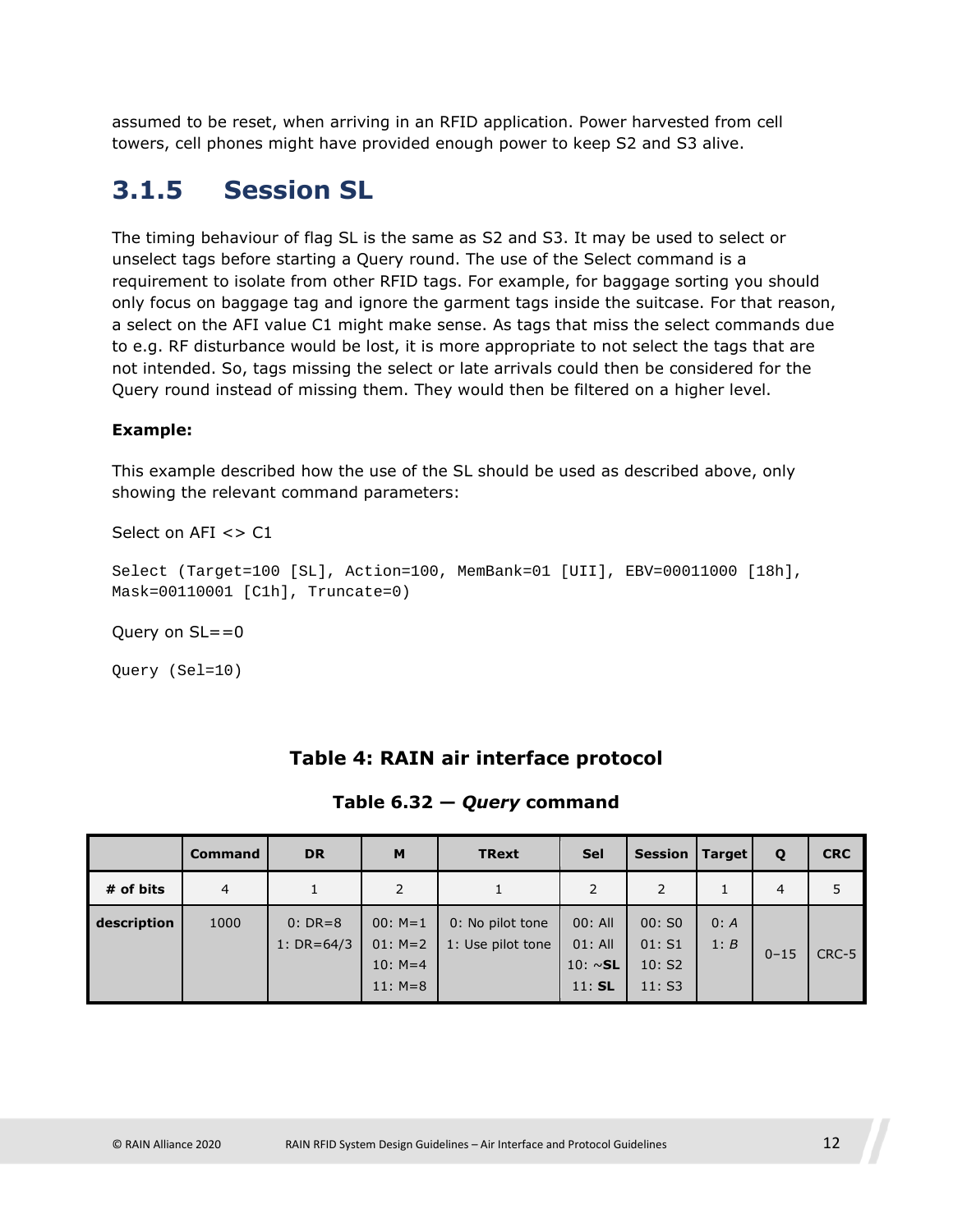## <span id="page-12-0"></span>**3.2 BAP tags and high sensitivity passive tags**

#### <span id="page-12-1"></span>**3.2.1 BAP Tags and RF Fade Control**

RF fading often occurs from multipath conditions present at the tag as it, or another object, moves within the reader's RF field. If the fade condition drops the RF field strength by a sufficient amount, passive tags will lose power and then power-up again once the fade condition is no longer present. All state and session information in the passive tag is lost due to the fade condition. BAP tags will see the RF field drop below the field detection level and then see it rise again above the detection level when the fade condition is no longer present. Since BAP tags do not lose power during the fade condition, it is possible to retain all state and session information.

RF fade control is implemented by checking the elapsed time since the RF field has dropped below the field detection level. All state and session information is retained so long as the elapsed time does not exceed RF fade control time. Once the RF fade control time has been exceeded, the BAP tag loses its state and session information in the same manner as a passive tag when it loses power. BAP tags benefit the most when having an RF fade control time that is 10 ms to 100 ms.

RF fade control is illustrated below.

It shall be noted that products on the market provide a fixed RF fade control time with nominal values. Typical values available in the market are 125 µs, 1 ms, 10 ms, and 100 ms with the default being 10 ms.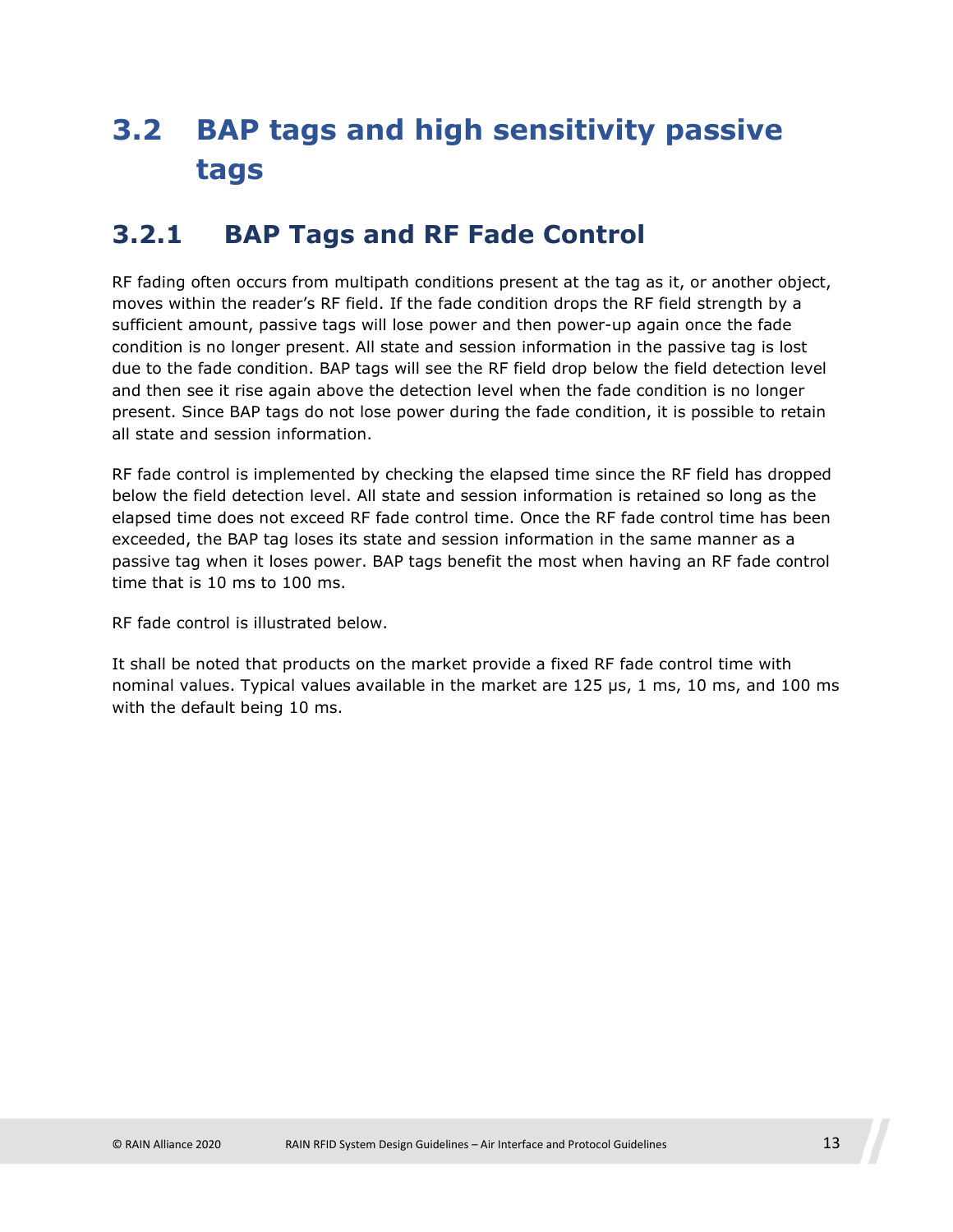

**Figure 2: RF Fade control** 

#### <span id="page-13-0"></span>**3.2.2 Readers and BAP Tags**

Readers should be aware of two aspects of BAP tags that differ from passive tags:

- 1. BAP tags implement RF fade control to provide some resistance to temporary nulls in the RF field. The tag maintains state and session information for some period of time after the RF field is no longer detected.
- 2. BAP tags typically have significantly better sensitivity than passive tags (e.g. -30 dBm for BAP versus -20 dBm for passive). Consequently, the ambient RF noise level in the environment may not be at a high enough level to power-up passive tags but possibly may affect BAP tags in that they detect the presence of an RF field. This situation results in the tag maintaining state and session information even when the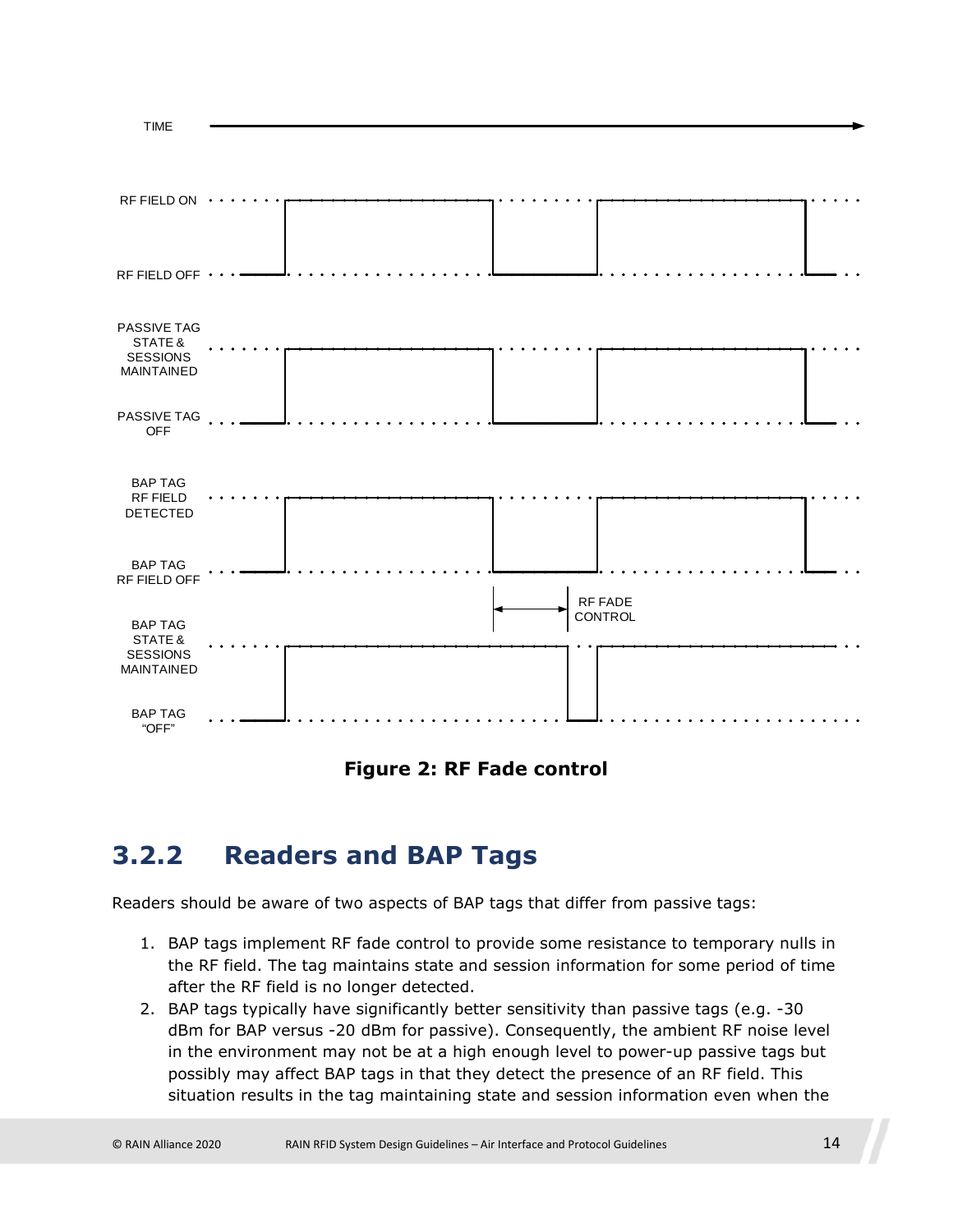#### reader has its RF field turned off. **(NOTE: Sensitivity for passive tags continues to improve and eventually ambient RF noise levels will affect them in the same manner as BAP tags.)**

Readers often have several operating mode configurations to support inventory of tags. These configurations obviously support passive tags because that is all that has existed until recently. The same configurations may, or may not, result in different behaviour from a BAP tag as compared to a passive tag. Ideally, readers will implement at least one operating mode configuration that supports BAP tags.

Consider the case below where a reader is performing inventory operations by continuously polling using Frequency Hopping Spread Spectrum (FHSS) operation. Only three frequency hops are shown but it could be many, many more hops.



**Figure 3: Reader Continuously Polling with FHSS Operation** 

The reader is turned on to begin polling and FHSS operation begins. The reader turns on the RF field and dwells at one frequency for some period of time, turns off the RF field to hop to another frequency, turns on the RF field and dwells at a different frequency for some period of time, turns off the RF field to hop to another frequency, and so on until the reader is turned off. The maximum time between frequency hops and the minimum RF off time during a hop must meet the local regulatory requirements. FCC 15.247 requires the maximum dwell time for a reader to be less than 400 ms and the RF off time between frequency hops to be at least 1 ms.

It can be seen above that the RF fade control mechanism in BAP tags must be considered. If the RF fade control time is less than the RF off time during frequency hops, then the BAP tag behaves the same as a passive tag. However, if the RF fade control time is more than the RF off time during frequency hops, then the BAP tag behaves differently from a passive tag in that it will maintain its state and session information.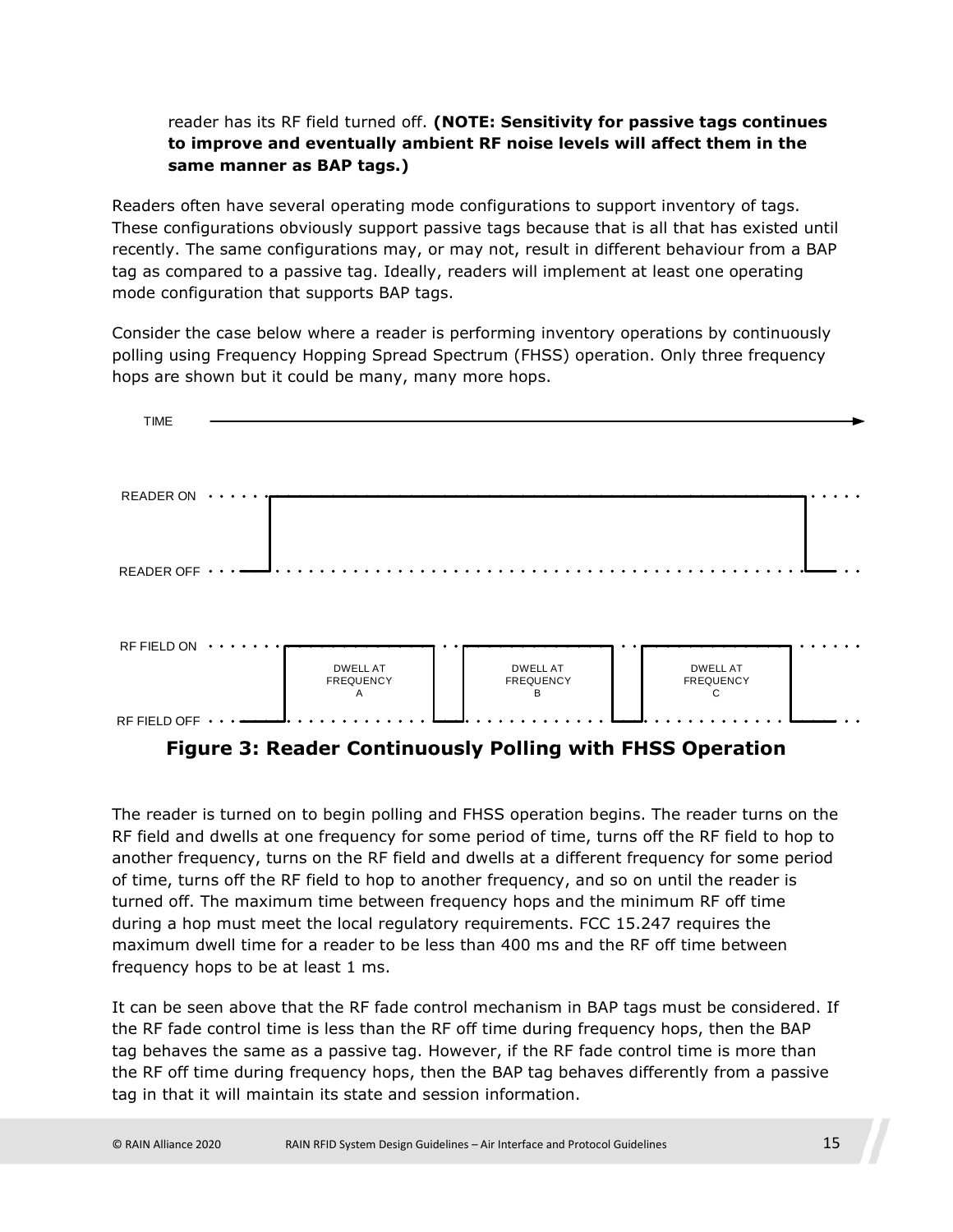Readers have two options to always ensure that BAP tags and passive tags behave in the same manner. The first option is to increase the RF off time to be longer than the RF fade control time. This may not be desirable for relatively long RF fade control times. The second option is to never assume session states due to turning the RF field off and on again. This is easily implemented in a reader by starting an inventory session using a Select command. It also has the added benefit of correctly processing tags in environments that have an ambient RF noise level above tag sensitivity levels. Two simple examples are provided to illustrate how this works.

### <span id="page-15-0"></span>**3.3 Session implementation examples**

### <span id="page-15-1"></span>**3.3.1 Example #1. Typical inventory session in which the reader assumes all tags are powered off when RF field is off. (Bad example)**

Reader is turned on.

RF field is turned on to start first inventory session.

Reader assumes all tags in field will power-up and by default set S0 inventoried flag --  $> A$ .

Reader issues Query command to inventory all tags with S0 inventoried flag = A. Reader inventories tags in field using QueryRep/QueryAdjust and ACK commands. RF field is turned off at end of inventory round.

RF field is turned on to start second inventory session.

Reader assumes all tags in field will power-up and by default set S0 inventoried flag --  $> A$ .

Reader issues Query command to inventory all tags with S0 inventoried flag = A. Reader inventories tags in field using QueryRep/QueryAdjust and ACK commands. RF field is turned off at end of inventory round.

and so on ...

Reader is turned off.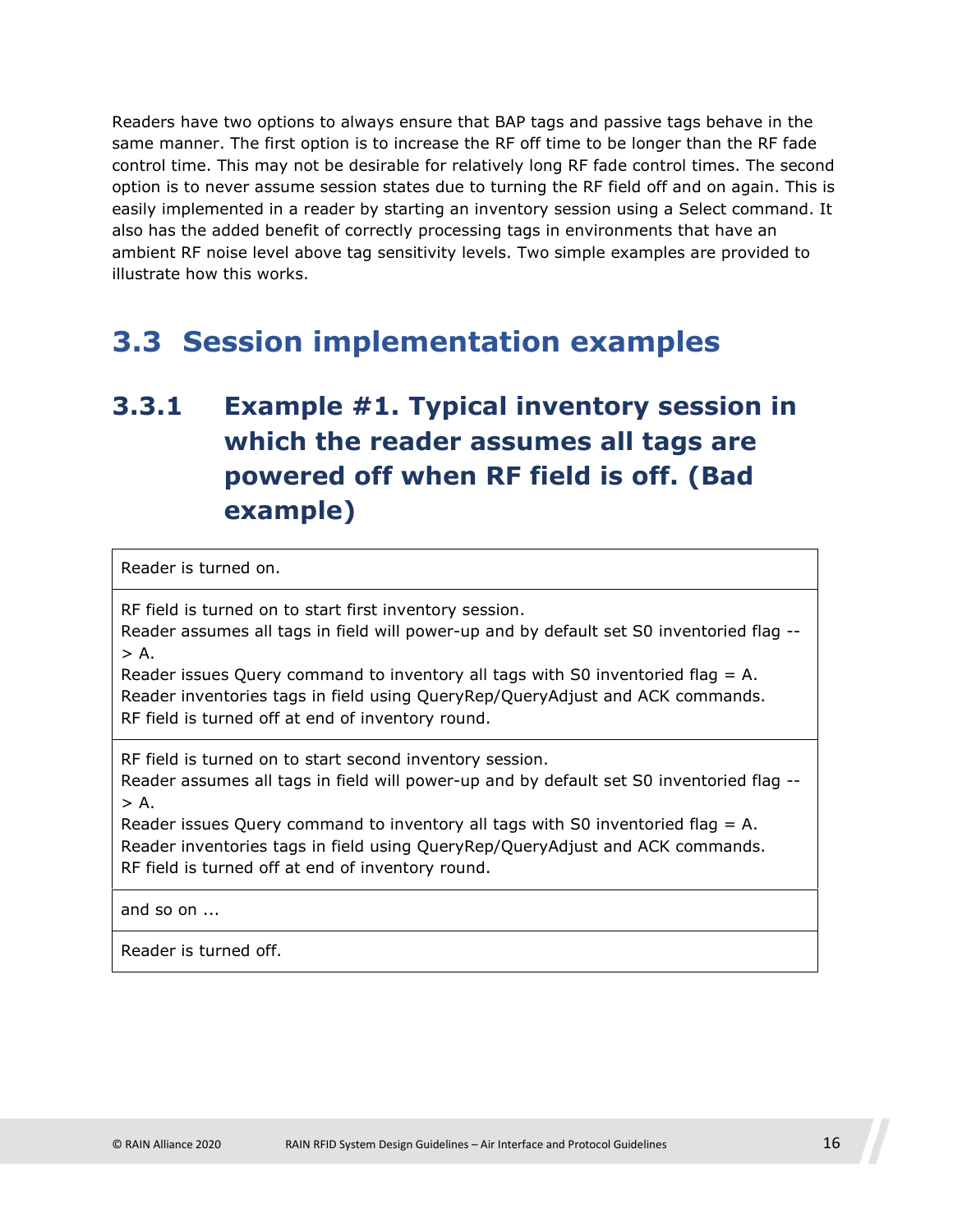### <span id="page-16-0"></span>**3.3.2 Example #2. Typical inventory session in which the reader assumes nothing about the tags. (Good example)**

Reader is turned on.

RF field is turned on to start first inventory session.

Reader assumes nothing and issues Select command to have all tags in field set S0 inventoried flag --> A.

Reader issues Query command to inventory all tags with S0 inventoried flag = A. Reader inventories tags in field using QueryRep/QueryAdjust and ACK commands. RF field is turned off at end of inventory round.

RF field is turned on to start second inventory session.

Reader assumes nothing and issues Select command to have all tags in field set S0 inventoried flag --> A.

Reader issues Query command to inventory all tags with S0 inventoried flag = A. Reader inventories tags in field using QueryRep/QueryAdjust and ACK commands. RF field is turned off at end of inventory round.

and so on ...

Reader is turned off.

The difference between the two examples is the addition of the Select command at the start of each inventory session in Example #2. Now, let's examine the affect this has on BAP tags and passive tags. Assume that the reader's RF off time is less than the tag's RF fade control time and that the ambient RF noise level is below the tag's sensitivity level.

**Example #1**: The first time the RF field is turned on to start the first inventory session will result in a BAP tag setting its S0 inventoried flag --> A. During the first inventory session, the BAP tag will participate in the session, respond to the reader, and change its S0 inventoried flag --> B. The BAP tag then maintains the session info when the RF field is turned off and then back on again. During the second inventory session, the BAP tag will not participate in the session. The BAP tag then maintains the session info when the RF field is turned off and then back on again. During all the subsequent inventory sessions, the BAP tag will not participate in the sessions. Eventually, the reader suspends all inventory sessions and the RF field is off long enough to exceed the RF fade control time and the BAP tag will no longer maintain the session info.

**Example #2**: The first time the RF field is turned on to start the first inventory session will result in a BAP tag setting its S0 inventoried flag --> A. The inventory session starts with the reader using the Select command and the BAP tag will set its S0 inventoried flag --> A.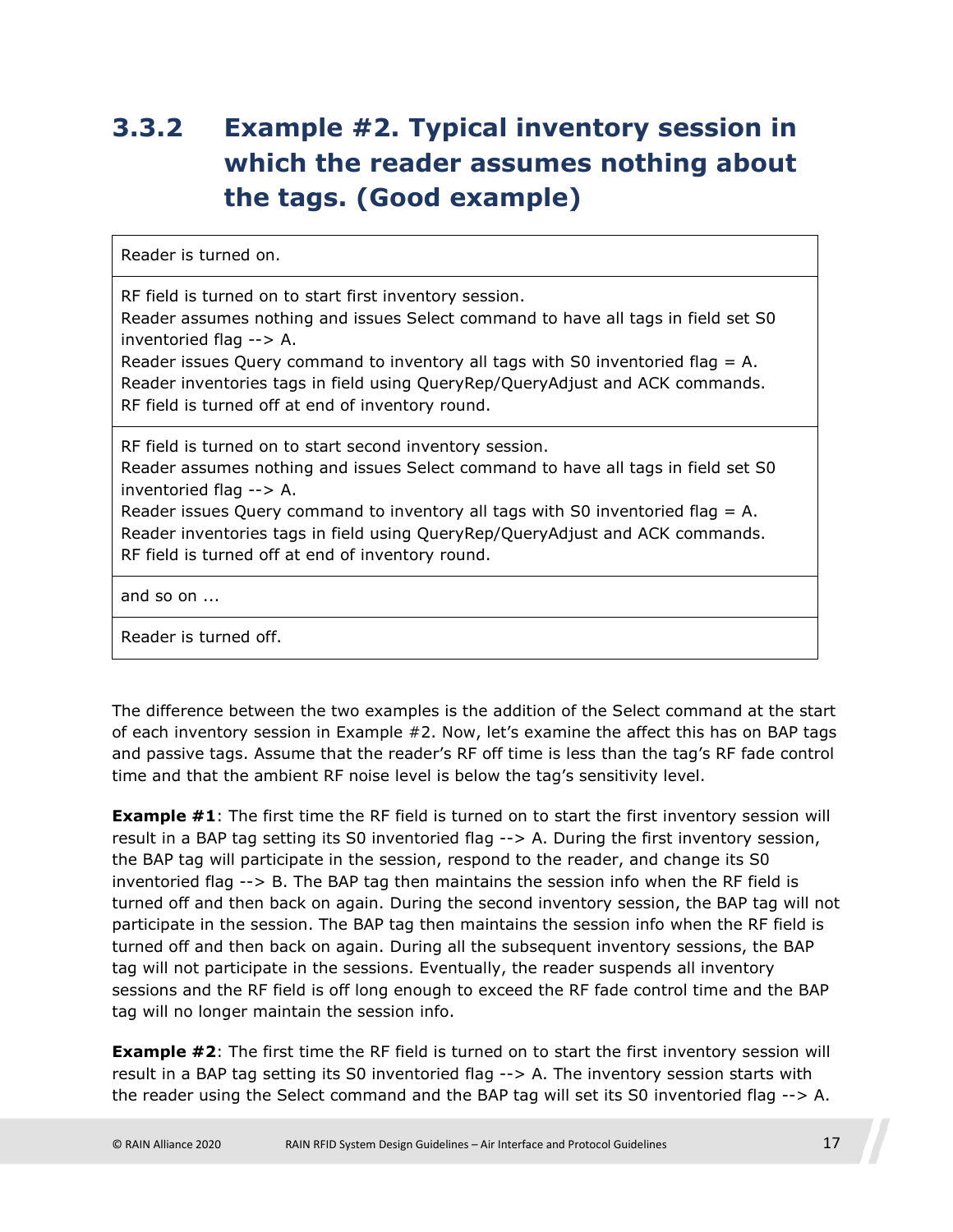During the first inventory session, the BAP tag will participate in the session, respond to the reader, and change its S0 inventoried flag --> B. The BAP tag then maintains the session info when the RF field is turned off and then back on again. The inventory session starts with the reader using the Select command and the BAP tag will set its S0 inventoried flag --> A. During the second inventory session, the BAP tag will participate in the session, respond to the reader, and change its S0 inventoried flag --> B. The BAP tag then maintains the session info when the RF field is turned off and then back on again. During all the subsequent inventory sessions, the session starts with the reader using the Select command and the BAP tag will set its S0 inventoried flag --> A, the BAP tag will participate in the session, respond to the reader, and change its S0 inventoried flag --> B. Eventually, the reader suspends all inventory sessions and the RF field is off long enough to exceed the RF fade control time and the BAP tag will no longer maintain the session info.

In Example #1, passive tags participate in every inventory session, but a BAP tag will only participate in the very first inventory session. In Example #2, both passive tags and BAP tags participate in every inventory session.

A variation of Example #2 is found in many readers whereby successive inventory sessions continuously alternate between the A and B states for a session flag. This is often represented by a reader as Target = AB or referred to as Dual Target.

### <span id="page-17-0"></span>**3.4 Req\_RN use - Advantage/Disadvantage**

Earlier types of ISO/IEC 18000 used a collision arbitration where the tag replied its unique identifier (e.g. UII) and was assuming that the reader recorded the identifier. However, when there was a communication problem, the tag identifier was lost.

RAIN RFID (ISO/IEC 18000-63 / GS1 Gen2) handles this differently. If a *Req\_RN* with the correct RN16 is received, then the tag transfers to the open or secured state respectively. In case the tag does not receive the *Req\_RN* it goes back to the Arbitrate or Ready state. In case of dedicated commands like *Select* or *Query* it goes back to the Ready state and join the next collision arbitration loop again.

The RAIN protocol does not require the use of the Req\_RN command for reading all the EPC/UII of the tags present. It is also possible to skip the Req\_RN and to continue with e.g. QueryRep. The advantage of this is that time is saved, and the identification is faster. The disadvantage is that tags do not transfer to the open state and the tag does not know whether it has been identified.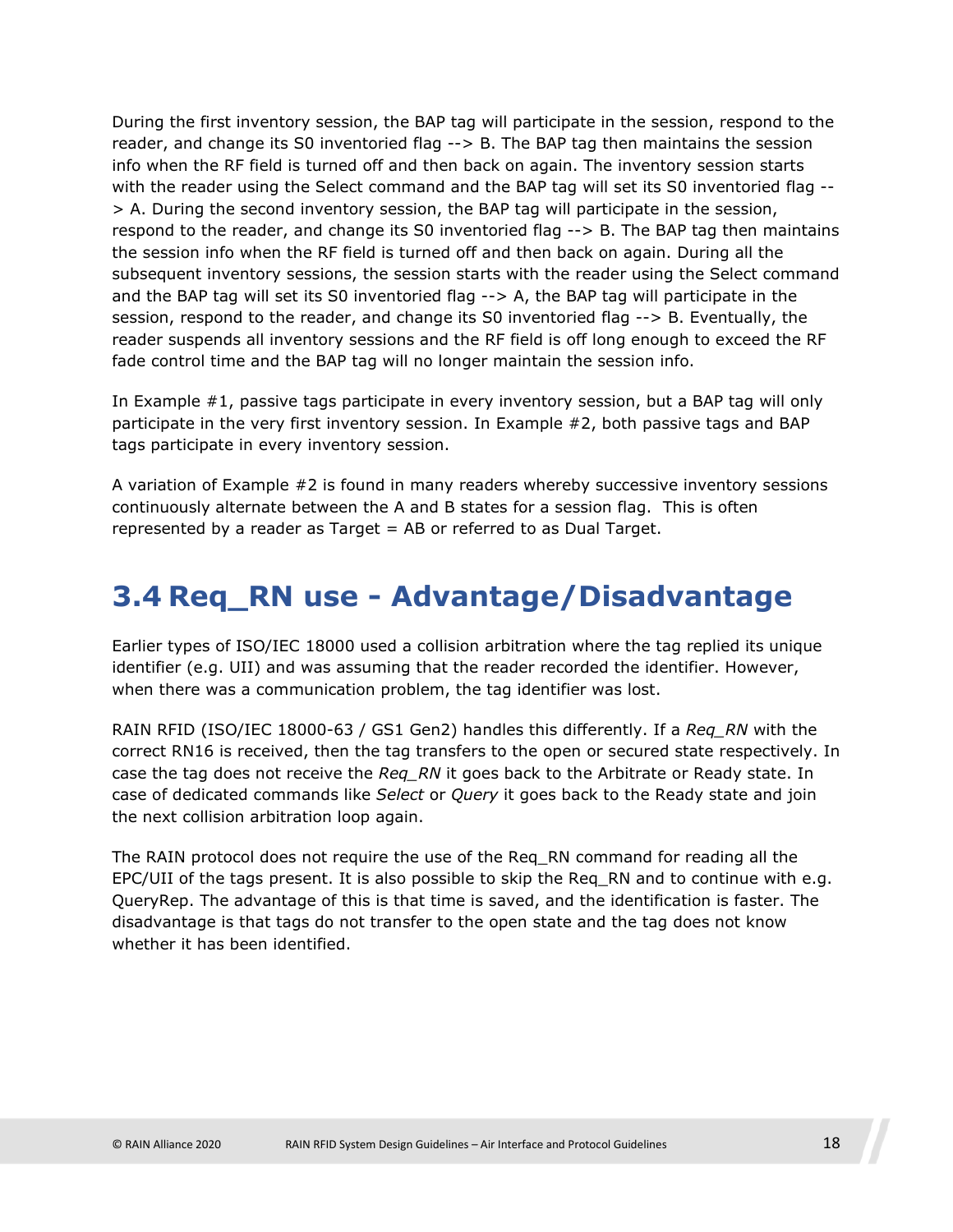## <span id="page-18-0"></span>**4 System budget and tag backscatter**

#### <span id="page-18-1"></span>**4.1 Introduction**

There are differences in the power propagation for near and far field. The near field characteristics are complex to describe and are not covered in this document yet. The far field starts at a distance  $=\frac{2L^2}{\lambda}$  $\frac{L}{\lambda}$  , where  $\lambda$  lambda is the wavelength and L is the maximum dimension of the test antenna. The far field power propagation is described through the Friis formula as follows:

<span id="page-18-5"></span><span id="page-18-4"></span><span id="page-18-3"></span>

| Equation 1: | $\boldsymbol{P}_{tag, read} = \boldsymbol{P}_{reader, TX} \left(\frac{\lambda}{2 \pi R}\right)^2$ |
|-------------|---------------------------------------------------------------------------------------------------|
| Equation 2: | $P_{tag, read} G_{tag} = P_{tagchip, read}$                                                       |
| Equation 3: | $P_{treader,TX} = P_{reader,out} G_{reader}$                                                      |

[RAIN RFID tags were first introduced in 2006. Since then there was major progress reducing](#page-19-0)  the m[inim](#page-18-2)um power for tag operation. The examples in 4.2 also show that the backscatter power<sup>11</sup> became lower and lower as well resulting in differences up to 10 dB from the early tags. Furthermore, following the Friis Formula the available power at th[e re](#page-19-3)ceiver of the reader became even lower. The link budget calculations are outlined in 4.3.

<span id="page-18-2"></span><sup>&</sup>lt;sup>11</sup> Following ISO/IEC 18046-3 the backscatter power (Pback) is measured slightly above the minimum operating power (Pmin) at Pmin + 2.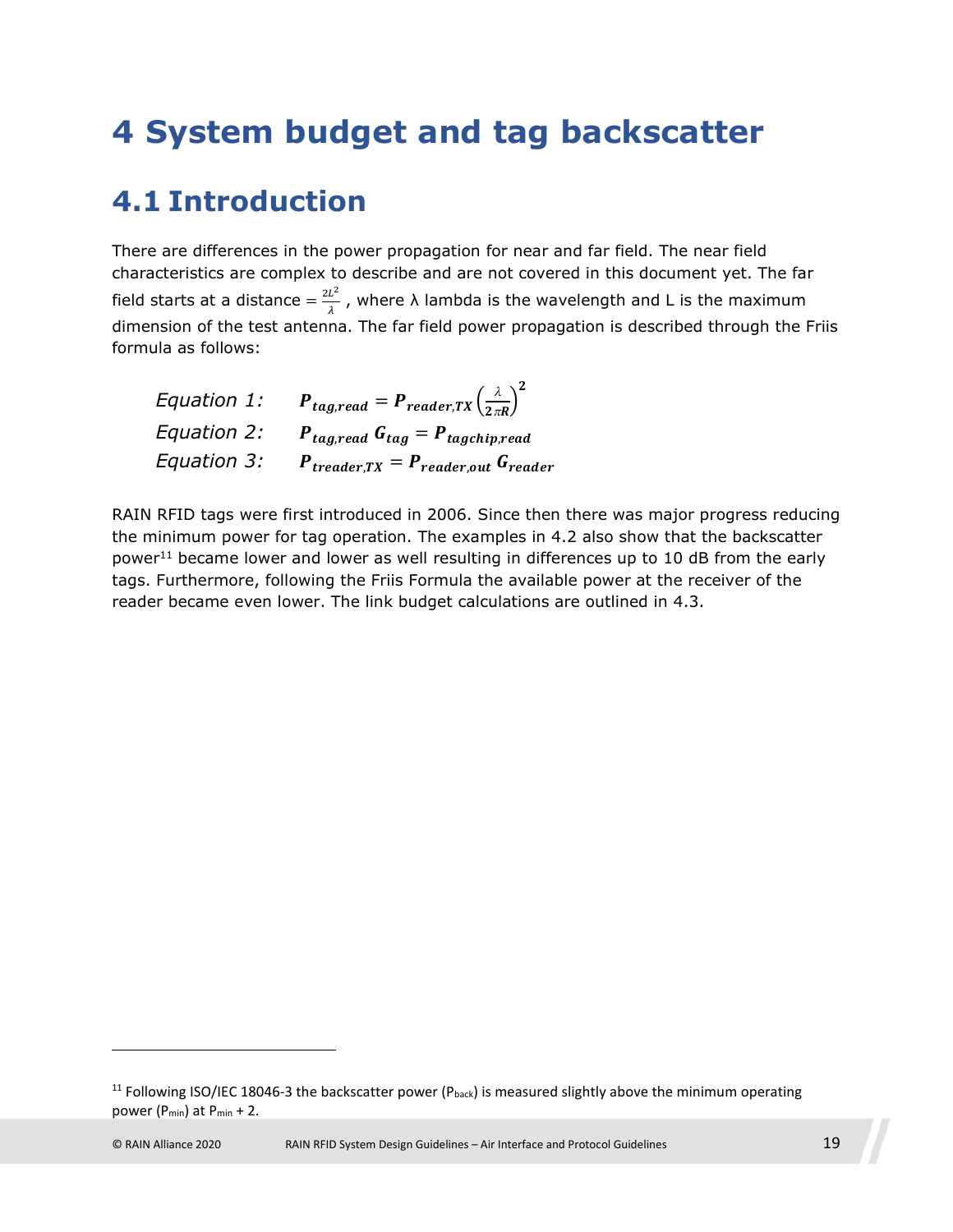### <span id="page-19-0"></span>**4.2 Examples**

#### <span id="page-19-1"></span>**Vendor A**



**Figure 4: Ptag,read and Ptag,back example A** 

<span id="page-19-2"></span>

**Figure 5: Ptag,read and Ptag,back example A** 

## <span id="page-19-3"></span>**4.3 Link budget calculations**

The link budget c[alculations](#page-18-3) [are done acc](#page-18-4)ordi[ng](#page-18-5) [Figure 6](#page-20-0), [Equation 4](#page-20-1) and [Equation 5](#page-20-2), which are derived from Equation 1, Equation 2 and Equation 3.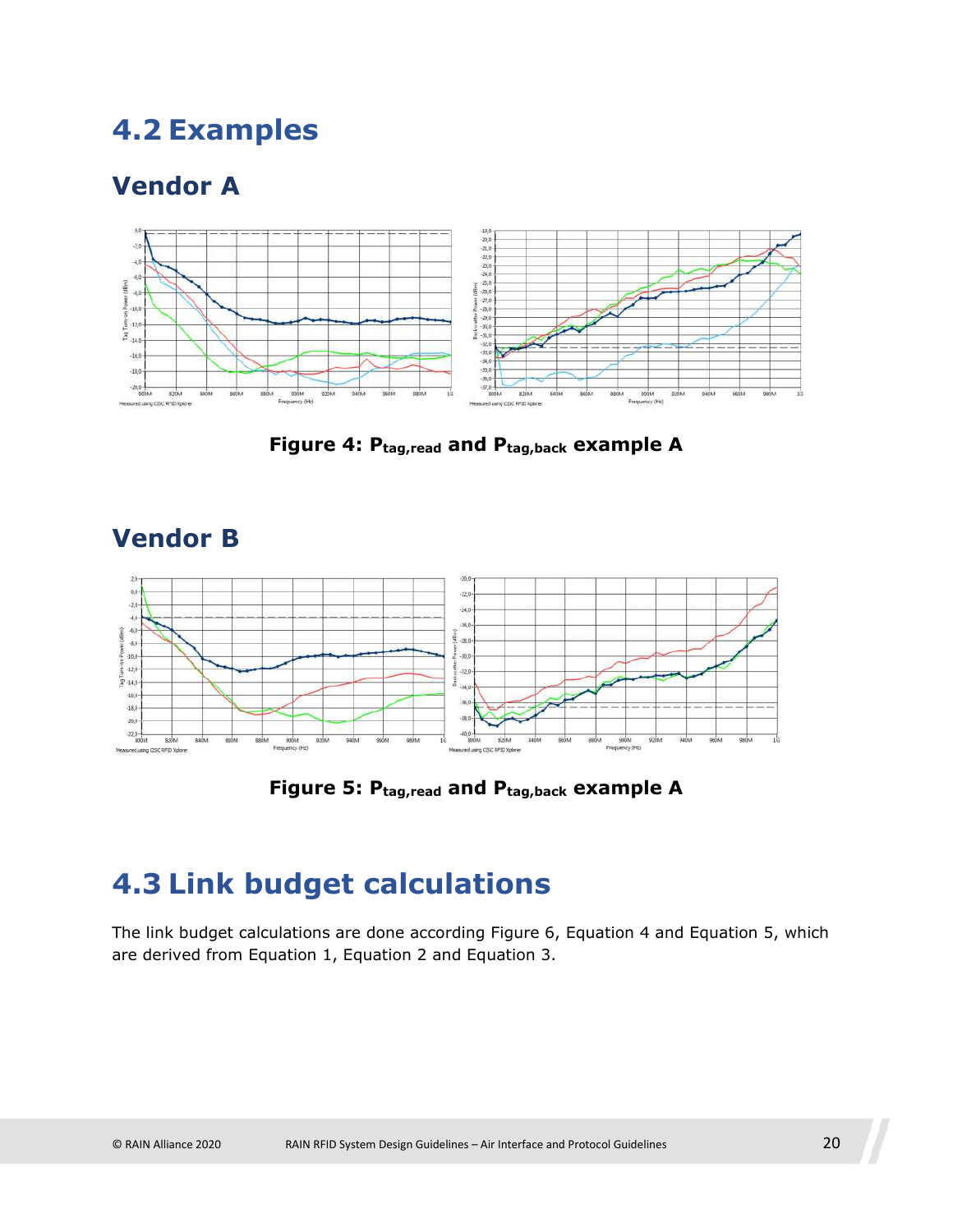<span id="page-20-0"></span>

**Figure 6: RAIN RFID System budget overview** 

<span id="page-20-2"></span><span id="page-20-1"></span>Equation 4: 
$$
R_{forward} = \frac{\lambda}{2\pi} \sqrt{\frac{P_{reader,TX}}{P_{tag, read}}}
$$
  
Equation 5:  $R_{return} = \frac{\lambda}{2\pi} \sqrt{\frac{P_{tag, back}}{P_{reader,RX}}}$ 

The impact of the reader receiver sensitivity, which gets worse with lower backscatter, can be seen in the figure below, with the following terms used:

- Reader gap is the range loss caused by the reader sensitivity limits
- Tag gap is the range loss caused by the tag minimum operating power limit

Minimum is the minimum range on forward and return link, caused by the limits of the following performance parameters:

- reader transmit power (maximum is limited by radio regulations)
- reader sensitivity (measured according ISO/IEC 18046-2)
- tag operating power (measured according ISO/IEC 18046-3)
- tag backscatter power (measured according ISO/IEC 18046-3)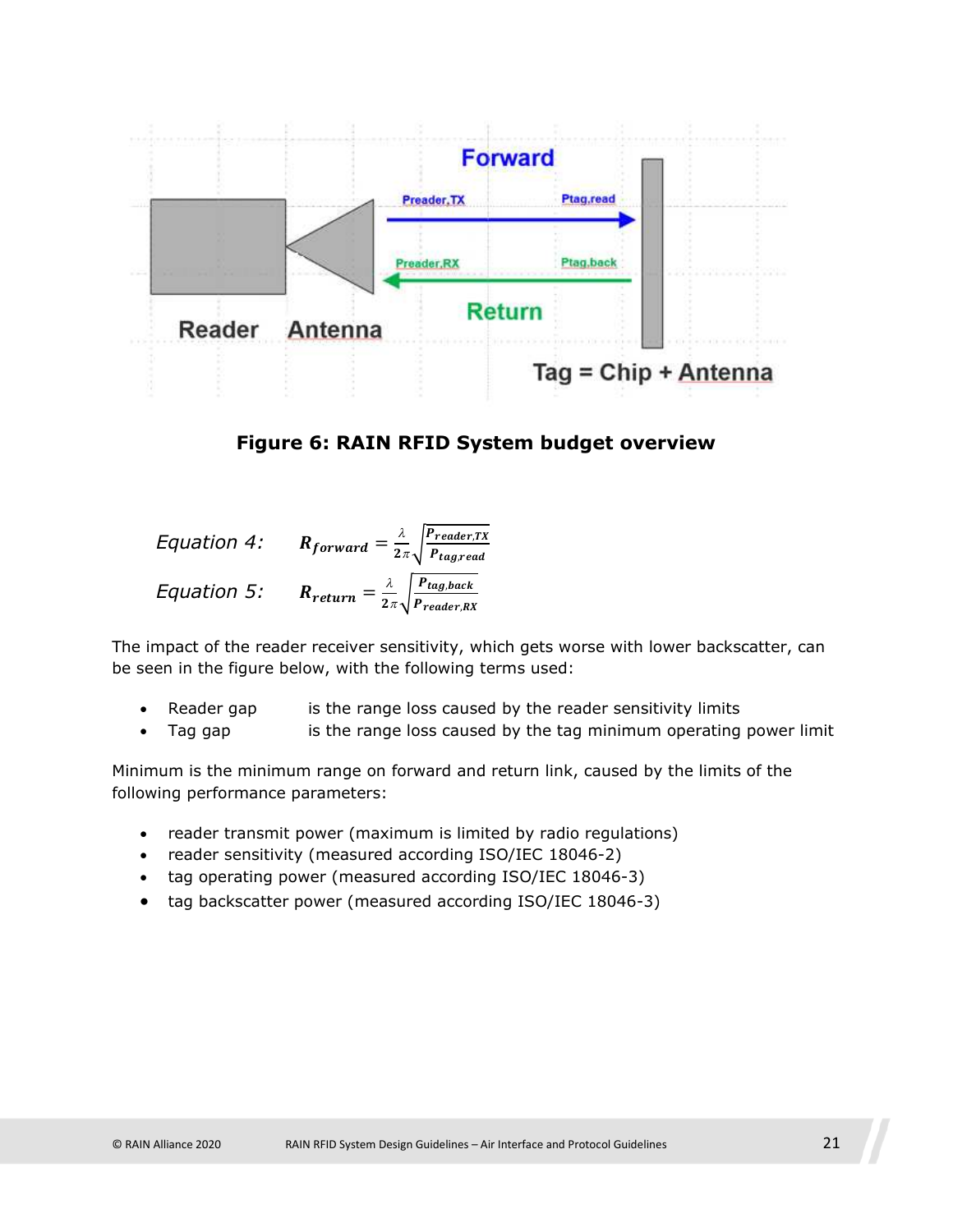

#### **Figure 7: RAIN RFID System limitations**

NOTE: In multi-reader environment, tags may be influenced by received commands from multiple readers as the tag is not frequency selective, which might have significant impact on the ability of the tag to respond. ISO/IEC 18046-3 clause 9.5 "Interference rejection" describes a test method for this.

## <span id="page-21-0"></span>**5 Country list**

The information included in this Clause and **[Table 5](#page-22-0)** is believed to be correct as of publication of this document. Regulations can change at any time. Users of this information are advised to contact the country in question before making any decisions. RAIN is not liable for the accuracy of this information.

**[Table 5](#page-22-1)**Country codes are a best effort, however, unofficial overview with no liability of UHF allocations for RAIN RFID within the 860 to 960 MHz band worldwide.

All worldwide countries and shows the applicable code. "nyi" means that RAIN RFID has "not yet investigated".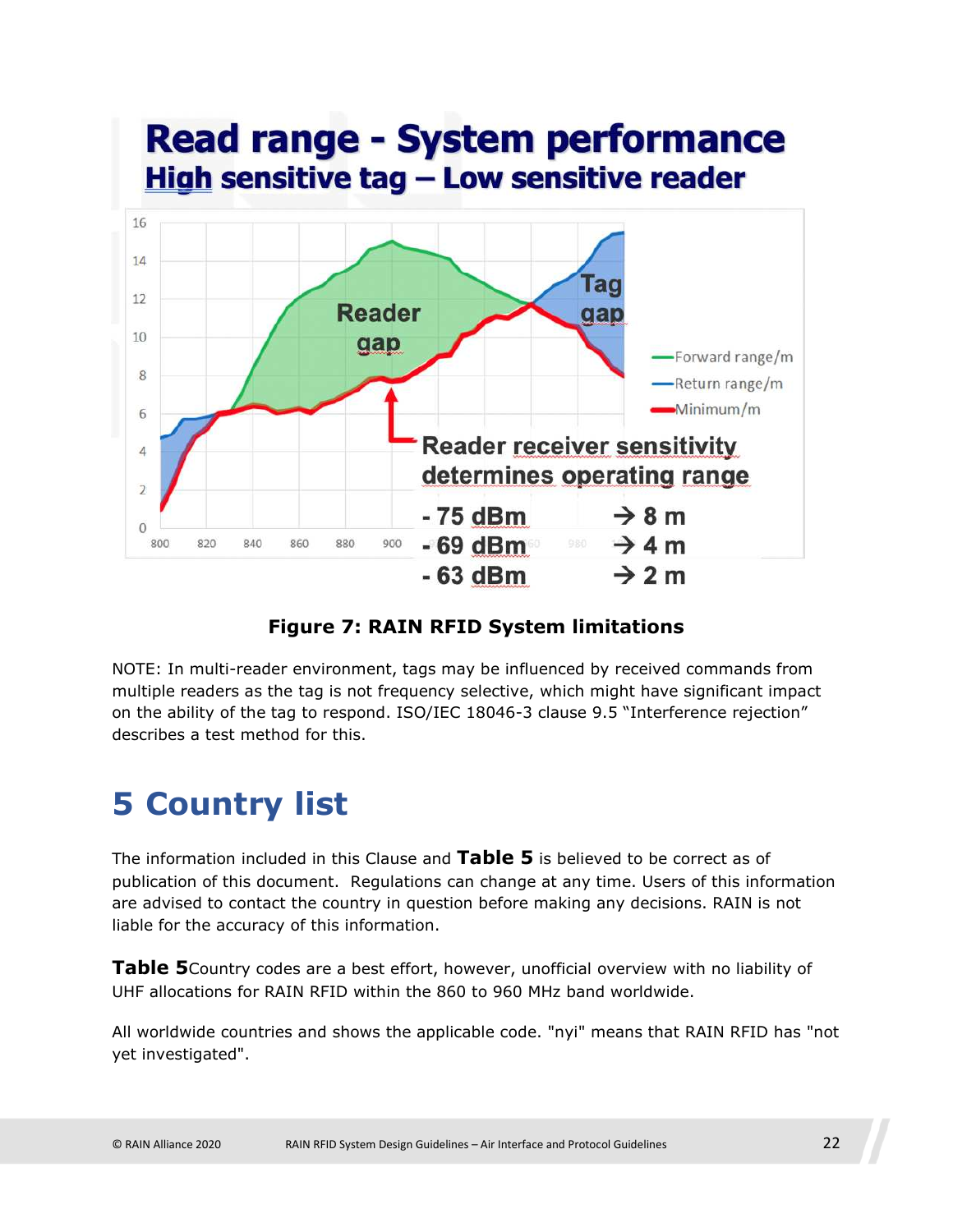NOTE: Adoption of EU9A is an ongoing effort and several updates are expected in year 2020.

<span id="page-22-0"></span>

| <b>COUNTRY</b>                      | <b>COUNTRY</b> | <b>APPLICABLE CODES</b> |
|-------------------------------------|----------------|-------------------------|
| Albania                             | <b>AL</b>      | EU8A                    |
| Algeria                             | DZ             |                         |
| Argentina                           | <b>AR</b>      | --- nyi                 |
| Armenia                             | AM             | --- nyi                 |
| Andorra                             |                | EU8A                    |
| Australia                           | AU             | --- nyi                 |
| Austria                             | AT             | EU8A<br>EU9A            |
| Azerbaijan                          | <b>AZ</b>      | EU8A                    |
| <b>Bahrain</b>                      | <b>BH</b>      | --- nyi                 |
| Bangladesh                          | <b>BD</b>      | --- nyi                 |
| <b>Belarus</b>                      | <b>BY</b>      | EU8A                    |
| Belgium                             | <b>BE</b>      | EU8A                    |
| <b>Bolivia</b>                      | <b>BO</b>      | --- nyi                 |
| <b>Bosnia</b><br>and<br>Herzegovina | <b>BA</b>      | EU8A                    |
| Botswana                            | <b>BW</b>      | --- nyi                 |
| <b>Brazil</b>                       | <b>BR</b>      |                         |
| Brunei Darussalam                   | <b>BN</b>      | --- nyi                 |
| <b>Bulgaria</b>                     | <b>BG</b>      | EU8A                    |
| Cambodia                            | KH             | --- nyi                 |
| Cameroon                            | <b>CM</b>      | --- nyi                 |
| Canada                              | CA             | US9A                    |
| Chile                               | CL             | --- nyi                 |
| China                               | CN             |                         |
| Colombia                            | CO             | --- nyi                 |
| Congo, Rep.                         | CD             | --- nyi                 |
| Costa Rica                          | CR             | --- nyi                 |
| Côte d'Ivoire                       | CI             | --- nyi                 |
| Croatia                             | <b>HR</b>      | EU8A                    |
| Cuba                                | CU             | --- nyi                 |

<span id="page-22-1"></span>**Table 5: Country list**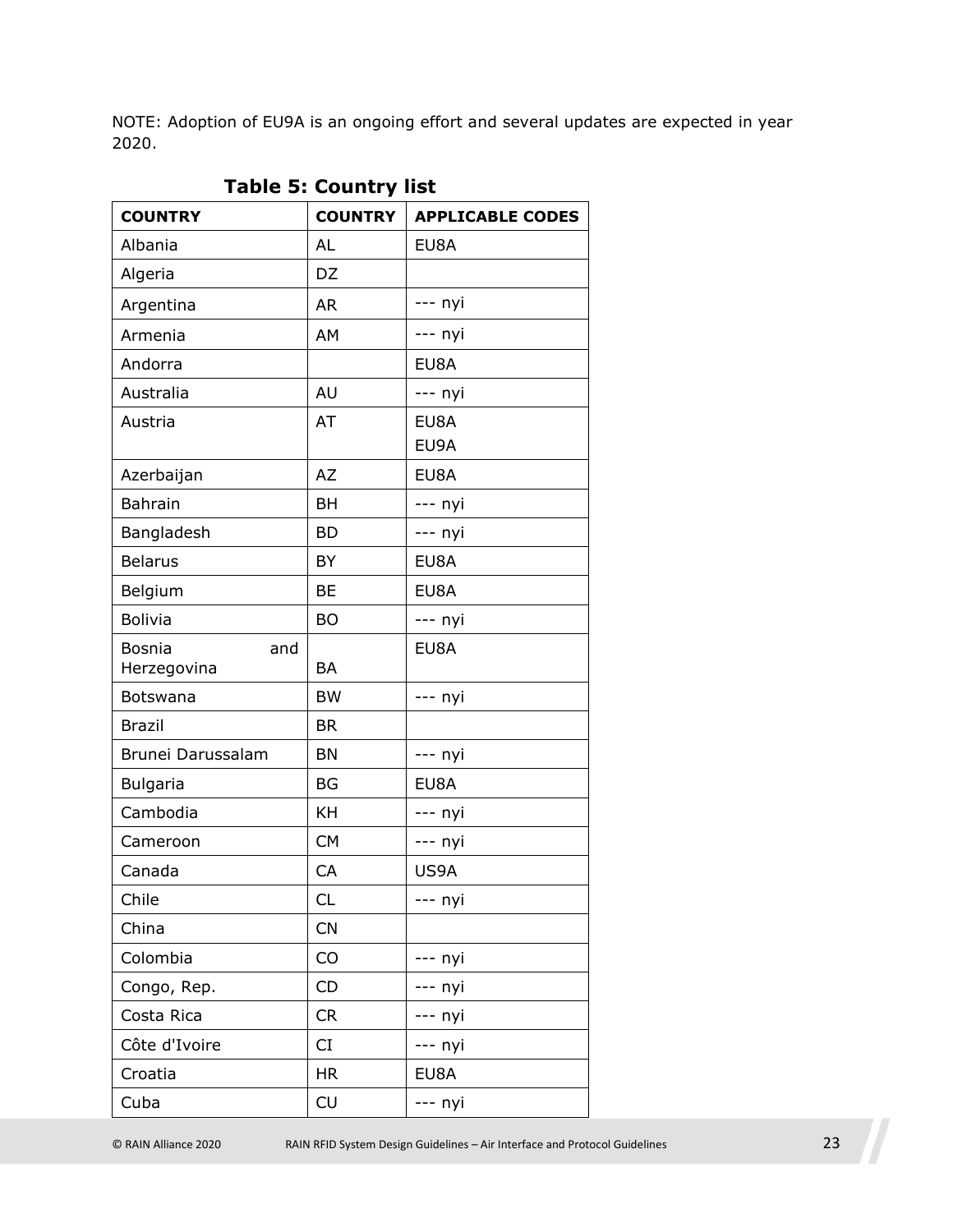| <b>COUNTRY</b>     | <b>COUNTRY</b> | <b>APPLICABLE CODES</b> |
|--------------------|----------------|-------------------------|
| Cyprus             | <b>CY</b>      | EU8A                    |
| Czech Republic     | <b>CZ</b>      | EU8A                    |
| Denmark            | DK             | EU8A                    |
| Dominican Republic | DO             | --- nyi                 |
| Ecuador            | EC             | --- nyi                 |
| Egypt, Arab Rep.   | EG             | --- nyi                 |
| El Salvador        | SV             | --- nyi                 |
| Estonia            | EE             | --- nyi                 |
| Finland            | FI             | EU8A                    |
| France             | <b>FR</b>      | EU8A                    |
| Georgia            | <b>GE</b>      | --- nyi                 |
| Germany            | DE             | EU8A                    |
| Ghana              | GH             | --- nyi                 |
| Greece             | <b>GR</b>      | EU8A                    |
| Guatemala          | GT             | --- nyi                 |
| Honduras           | HN             | --- nyi                 |
| Hong Kong, China   | HK             | --- nyi                 |
| Hungary            | HU             | EU8A                    |
| Iceland            | IS             | EU8A                    |
| India              | IN             | --- nyi                 |
| Indonesia          | ID             | --- nyi                 |
| Iran, Islamic Rep. | IR             | --- nyi                 |
| Ireland            | IE             | --- nyi                 |
| Israel             | IL             | --- nyi                 |
| Italy              | ΙT             | EU8A                    |
| Jamaica            | <b>JM</b>      | --- nyi                 |
| Japan              | <b>JP</b>      |                         |
| Jordan             | JO             | --- nyi                 |
| Kazakhstan         | KZ             | -- nyi                  |
| Kenya              | KE             | -- nyi                  |
| Korea (DPR)        | <b>KP</b>      | - nyi                   |
| Korea, Rep.        | <b>KR</b>      | -- nyi                  |
| Kuwait             | <b>KW</b>      | --- nyi                 |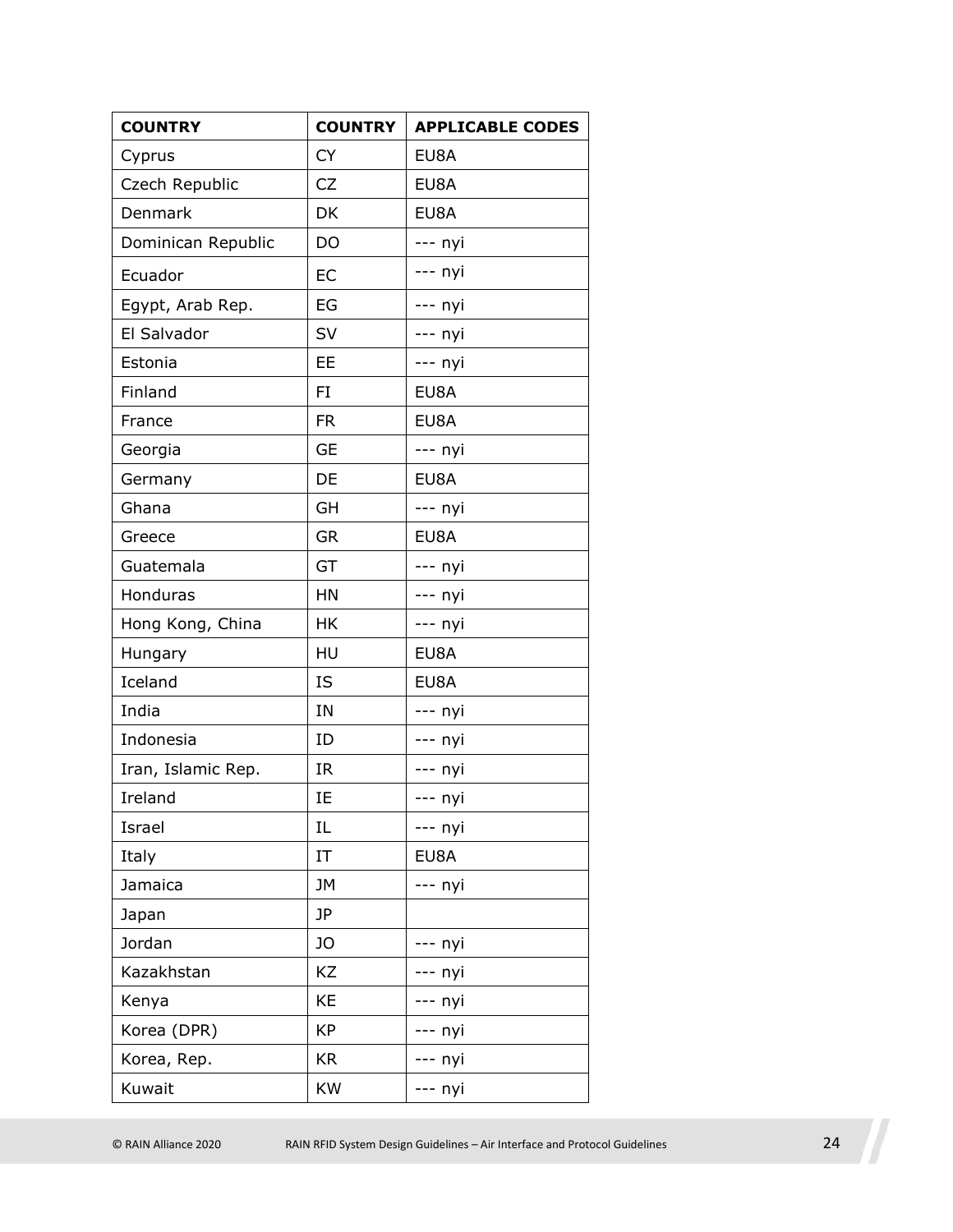| <b>COUNTRY</b>     | <b>COUNTRY</b> | <b>APPLICABLE CODES</b> |
|--------------------|----------------|-------------------------|
| Kyrgyz Republic    | KG             | --- nyi                 |
| Latvia             | LV             | EU8A                    |
| Lebanon            | LB             | --- nyi                 |
| Libya              | LY             | --- nyi                 |
| Liechtenstein      | LI             | EU8A                    |
| Lithuania          | LT             | EU8A                    |
| Luxembourg         | LU             | EU8A                    |
| Macao, China       | <b>MO</b>      | --- nyi                 |
| Macedonia, FYR     | MK             | EU8A                    |
| Malaysia           | <b>MY</b>      | --- nyi                 |
| Malta              | <b>MT</b>      | EU8A                    |
| Mauritius          | <b>MU</b>      | --- nyi                 |
| Mexico             | <b>MX</b>      | --- nyi                 |
| Moldova            | <b>MD</b>      | EU8A                    |
| Mongolia           | <b>MN</b>      | --- nyi                 |
| Montenegro         | ME             | --- nyi                 |
| Monaco             |                | EU8A                    |
| Morocco            | MA             |                         |
| Netherlands        | <b>NL</b>      | EU8A                    |
| New Zealand        | <b>NZ</b>      | --- nyi                 |
| Nicaragua          | NI             | --- nyi                 |
| Nigeria            | <b>NG</b>      | --- nyi                 |
| Norway             | <b>NO</b>      | EU8A                    |
| Oman               | OM             | -- nyi                  |
| Pakistan           | PK             | - nyi                   |
| Panama             | PA             | - nyi                   |
| Paraguay           | PY             | - nyi                   |
| Peru               | PE             | --- nyi                 |
| Philippines        | PH             | --- nyi                 |
| Poland             | PL             | EU8A                    |
| Portugal           | PT             | EU8A                    |
| Romania            | <b>RO</b>      | EU8A                    |
| Russian Federation | <b>RU</b>      | --- nyi                 |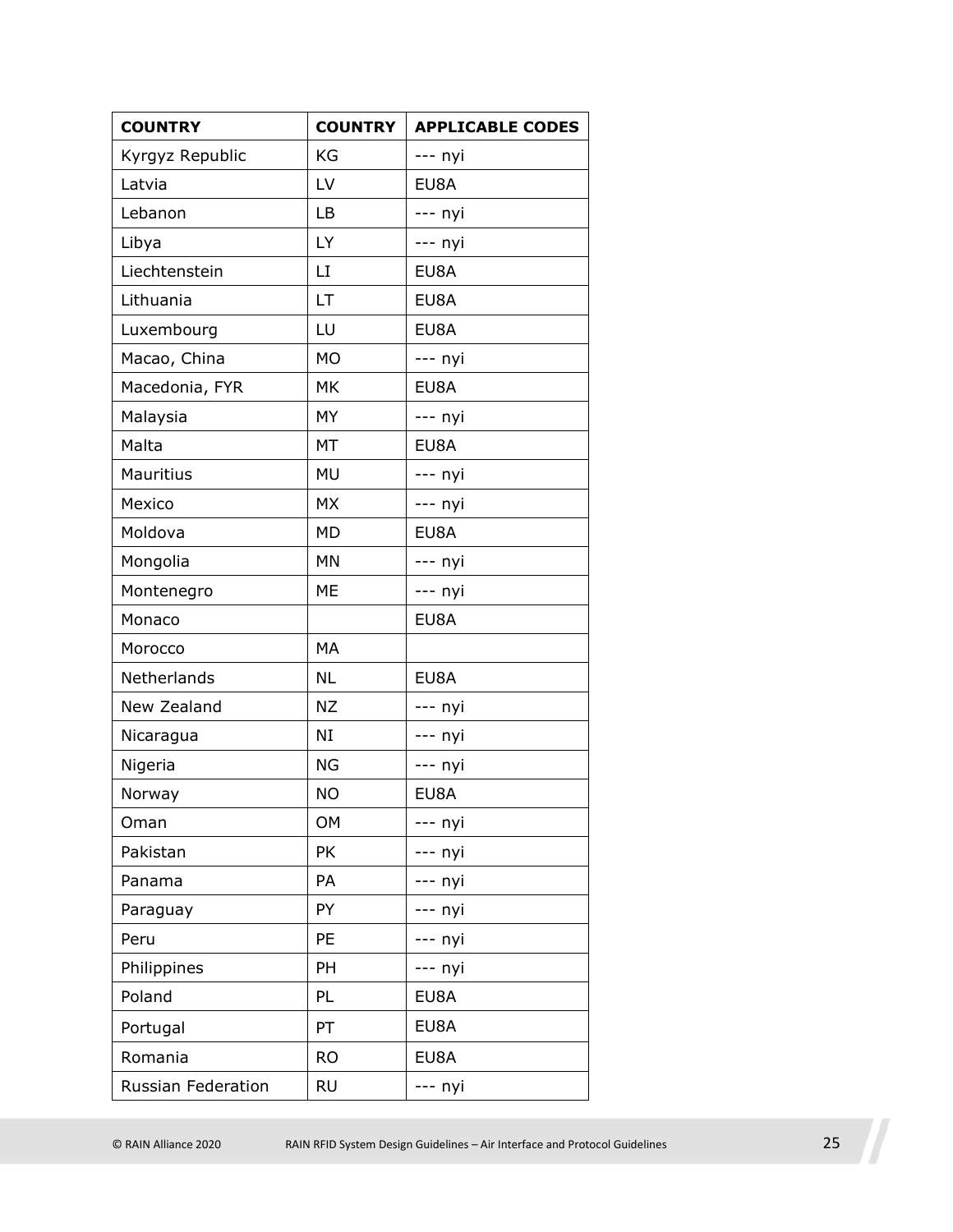| <b>COUNTRY</b>              | <b>COUNTRY</b> | <b>APPLICABLE CODES</b> |
|-----------------------------|----------------|-------------------------|
| San Marino                  |                | EU8A                    |
| Saudi Arabia                | <b>SA</b>      | --- nyi                 |
| Senegal                     | SN             | --- nyi                 |
| Serbia                      | <b>RS</b>      | EU8A                    |
| Singapore                   | SG             | --- nyi                 |
| Slovak Republic             | <b>SK</b>      | --- nyi                 |
| Slovenia                    | <b>SI</b>      | EU8A                    |
| South Africa                | ZA             | --- nyi                 |
| Spain                       | ES             | EU8A                    |
| Sri Lanka                   | <b>LK</b>      | --- nyi                 |
| Sudan                       | <b>SD</b>      | --- nyi                 |
| Sweden                      | <b>SE</b>      | EU8A                    |
| Switzerland                 | <b>CH</b>      | EU8A                    |
| Syrian Arab Rep.            | SY             | --- nyi                 |
| Taiwan                      | <b>TW</b>      | $--$ nyi                |
| Tajikistan                  | TJ             | --- nyi                 |
| Tanzania                    | <b>TZ</b>      | --- nyi                 |
| Thailand                    | <b>TH</b>      | --- nyi                 |
| Trinidad and Tobago         | TT             | --- nyi                 |
| Tunisia                     | <b>TN</b>      | --- nyi                 |
| Turkey                      | <b>TR</b>      | EU8A                    |
| Turkmenistan                | <b>TM</b>      | --- nyi                 |
| Uganda                      | UG             | --- nyi                 |
| Ukraine                     | UA             | --- nyi                 |
| <b>United Arab Emirates</b> | AE             | --- nyi                 |
| United Kingdom              | GB             | EU8A                    |
| <b>United States</b>        | <b>US</b>      | US9A                    |
| Uruguay                     | UY             | --- nyi                 |
| Uzbekistan                  | UZ             | --- nyi                 |
| Venezuela, RB               | VE             | -- nyi                  |
| Vietnam                     | VN             | -- nyi                  |
| Yemen, Rep.                 | YE             | -- nyi                  |
| Zimbabwe                    | ZW             | --- nyi                 |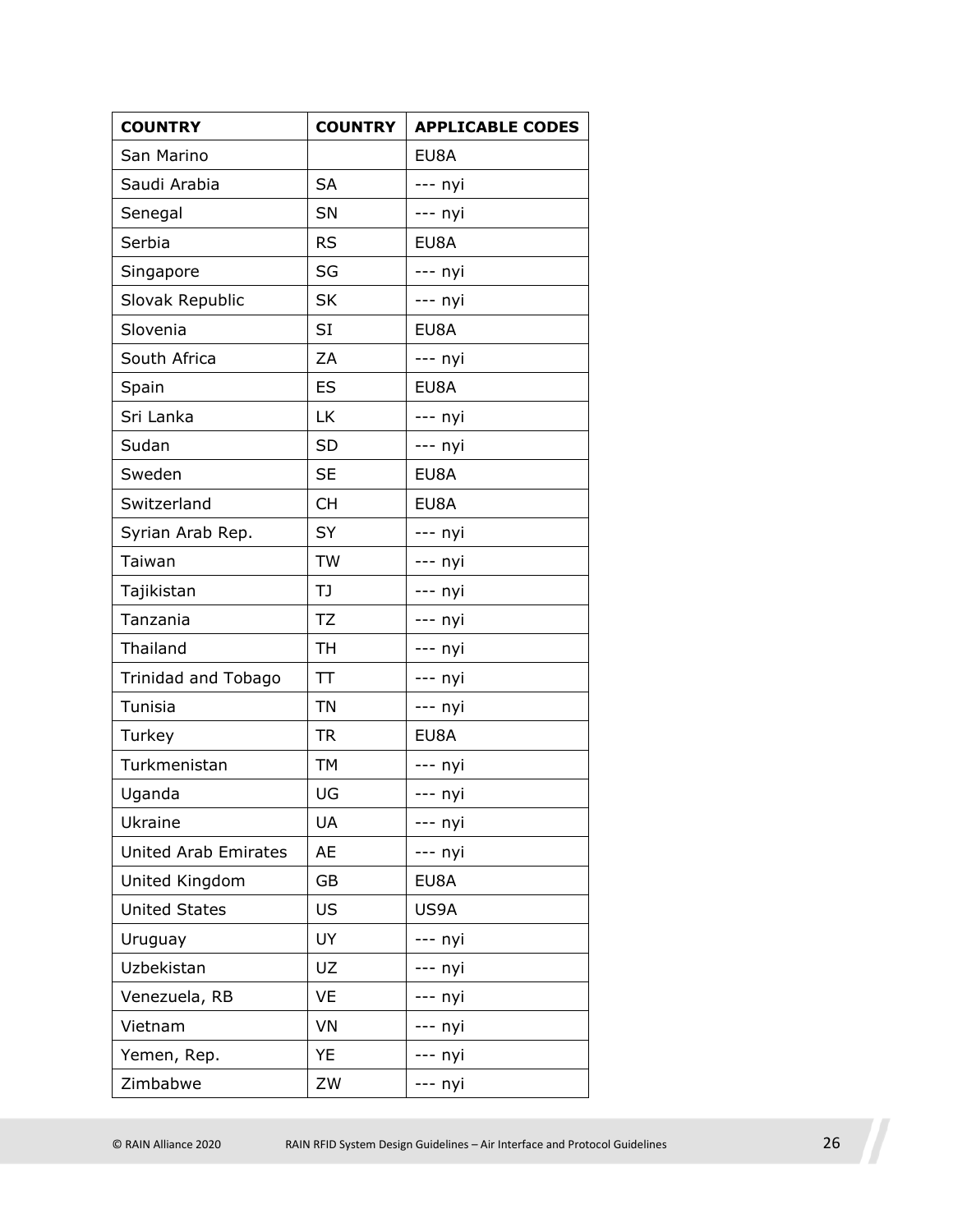## <span id="page-26-0"></span>**6 Background and Contributors**

This document was developed within the RAIN RFID Technical Workgroup. While frequently updated drafts were available for comment to the entire Workgroup, the following contributors played a major role in shaping the final document:

| Bernhard Hinteregger    | (ST Microelectronics)        |
|-------------------------|------------------------------|
| <b>Bertus Pretorius</b> | (LicenSys)                   |
| Jacques Hulshof         | (RAIN Alliance)              |
| Jim Springer            | (EM Microelectronic)         |
| Josef Preishuber-Pflügl | (CISC Semiconductor GmbH)    |
| Thomas 1. Frederick     | (Clairvoyant Technology LLC) |